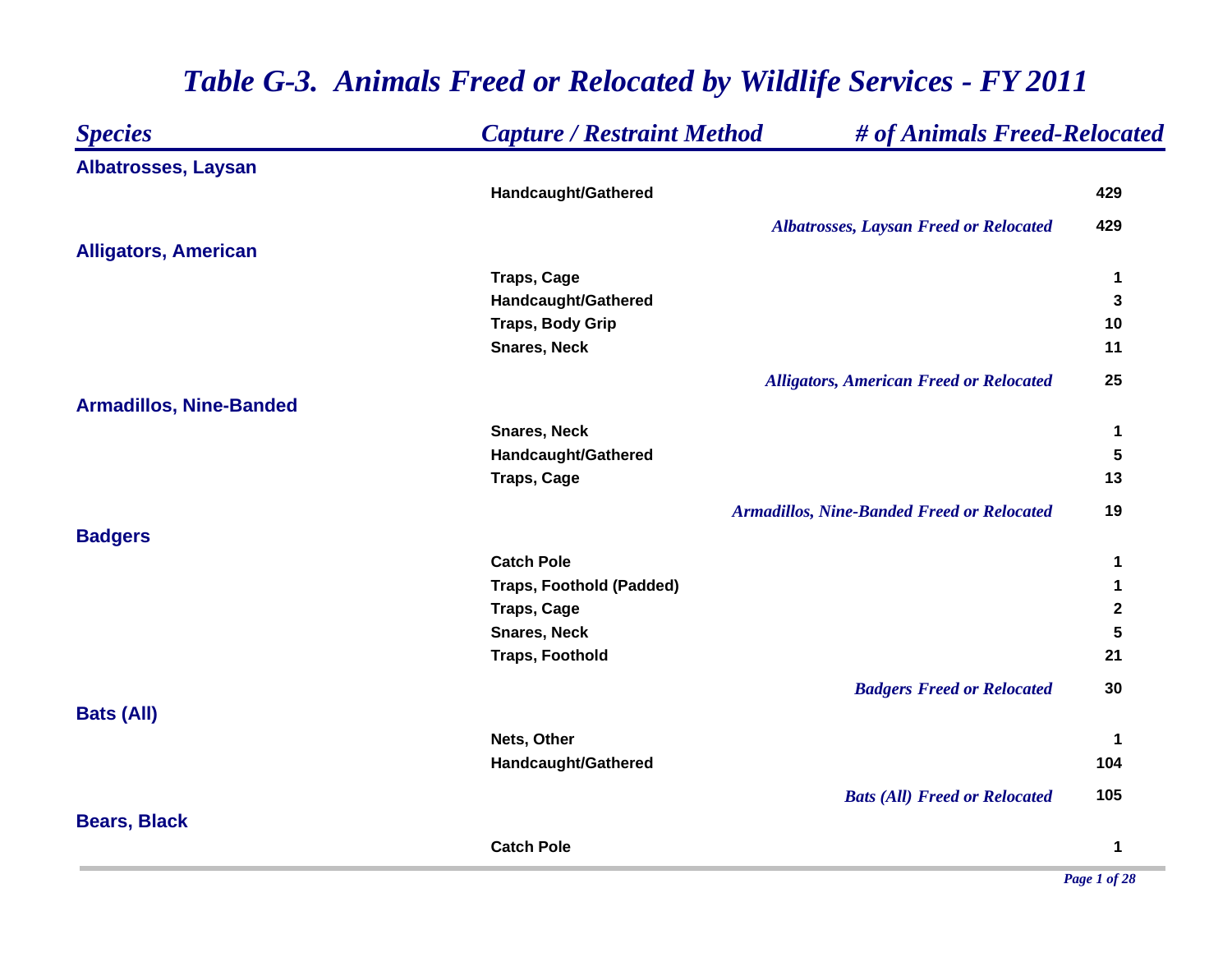#### *Species Capture / Restraint Method # of Animals Freed-Relocated* **Bears, Black Drug Delivery Devices (Other) 1 Snares, Neck 1 Handcaught/Gathered 2 Traps, Drive/Corral 2 Snares, Foot/Leg 5 Ketamine/Xylazine 2:1 8 Traps, Foothold 16 Traps, Cage 37 Traps, Culvert 525** *Bears, Black Freed or Relocated* **598 Bears, Grizzly Traps, Culvert 1 Snares, Foot/Leg 3** *Bears, Grizzly Freed or Relocated***4Bears, Louisiana Black Drug Delivery Devices (Other) 1** *Bears, Louisiana Black Freed or Relocated* **1 BeaversCatch Pole 1 Handcaught/Gathered 1 Traps, Other 1 Traps, Cage 2Snares, Neck 3Traps, Suitcase 171** *BeaversFreed or Relocated* **179 Birds, Unidentifiable Traps, Bal-Chatri 1**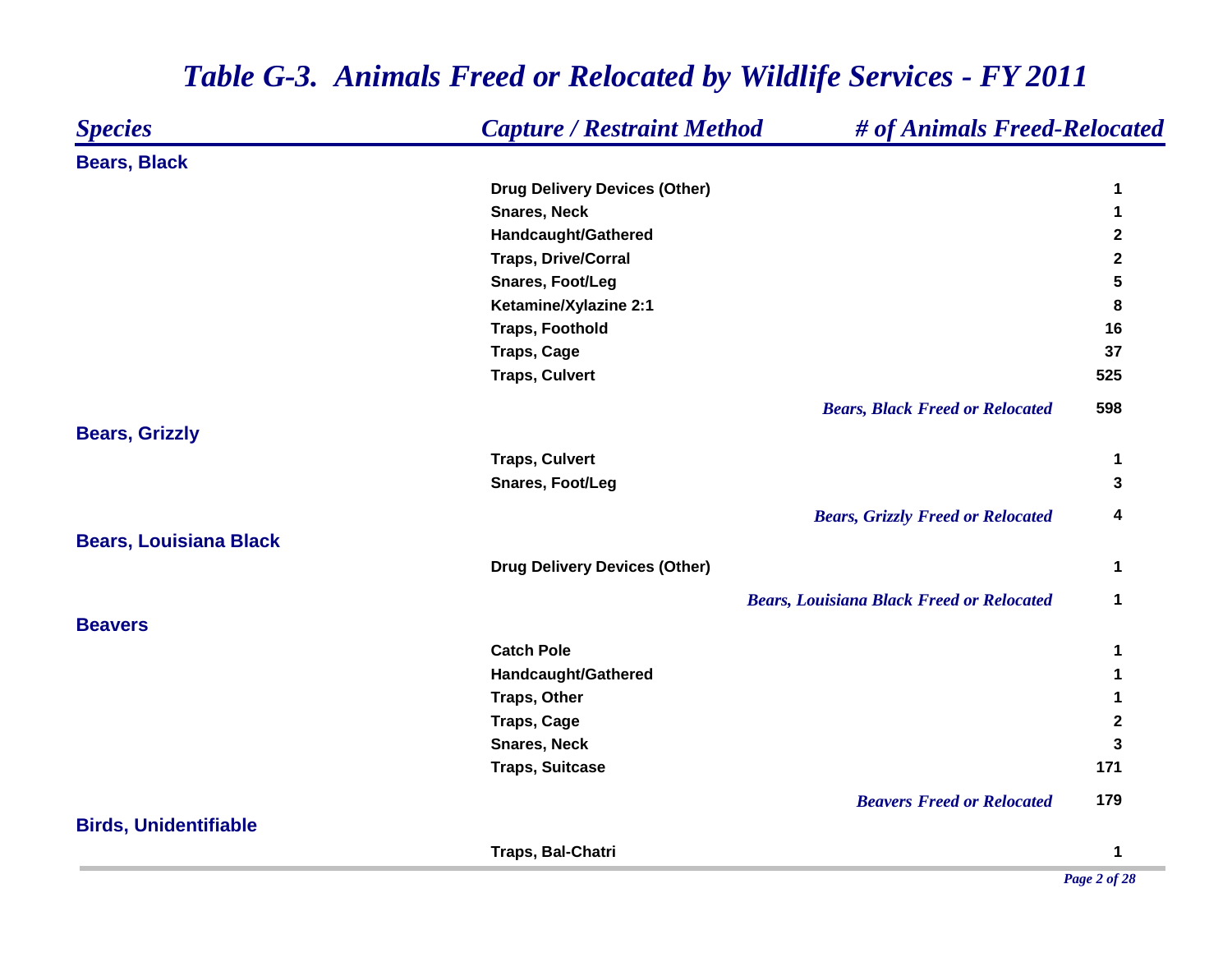| <b>Species</b>                   | <b>Capture / Restraint Method</b> | # of Animals Freed-Relocated                        |             |
|----------------------------------|-----------------------------------|-----------------------------------------------------|-------------|
| <b>Birds, Unidentifiable</b>     |                                   |                                                     |             |
|                                  | <b>Traps, Decoy</b>               |                                                     | 1           |
|                                  | <b>Traps, Cage</b>                |                                                     | $\mathbf 2$ |
|                                  |                                   | <b>Birds, Unidentifiable Freed or Relocated</b>     | 4           |
| <b>Blackbirds, Red-Winged</b>    |                                   |                                                     |             |
|                                  | <b>Traps, Decoy</b>               |                                                     | $\mathbf 1$ |
|                                  | <b>Traps, Other</b>               |                                                     | 11          |
|                                  |                                   | <b>Blackbirds, Red-Winged Freed or Relocated</b>    | 12          |
| <b>Blackbirds, Yellow-Headed</b> |                                   |                                                     |             |
|                                  | <b>Traps, Decoy</b>               |                                                     | 1           |
|                                  |                                   | <b>Blackbirds, Yellow-Headed Freed or Relocated</b> | 1           |
| <b>Bluebirds, Eastern</b>        |                                   |                                                     |             |
|                                  | <b>Traps, Other</b>               |                                                     | 1           |
|                                  | <b>Traps, Decoy</b>               |                                                     | 3           |
|                                  |                                   | <b>Bluebirds, Eastern Freed or Relocated</b>        | 4           |
| <b>Bobcats</b>                   |                                   |                                                     |             |
|                                  | <b>Snares, Neck</b>               |                                                     | 4           |
|                                  | <b>Traps, Foothold (Padded)</b>   |                                                     | 4           |
|                                  | <b>Traps, Foothold</b>            |                                                     | 49          |
|                                  |                                   | <b>Bobcats Freed or Relocated</b>                   | 57          |
| <b>Cardinals, Northern</b>       |                                   |                                                     |             |
|                                  | Handcaught/Gathered               |                                                     | 1           |
|                                  | <b>Traps, Decoy</b>               |                                                     | $\mathbf 2$ |
|                                  | <b>Traps, Cage</b>                |                                                     | 5           |
|                                  |                                   | <b>Cardinals, Northern Freed or Relocated</b>       | 8           |
| <b>Catbirds, Gray</b>            |                                   |                                                     |             |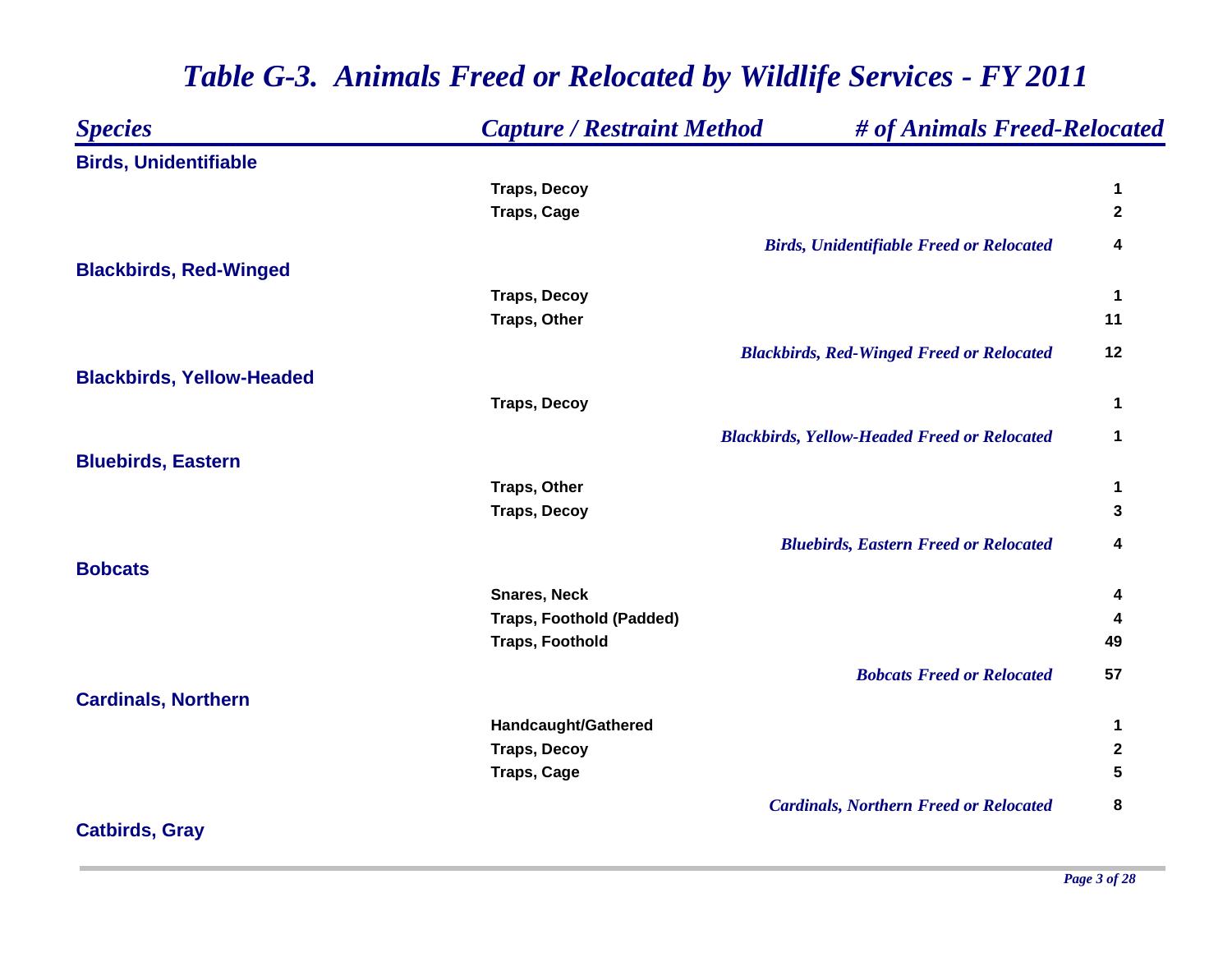#### *Species Capture / Restraint Method # of Animals Freed-Relocated* **Catbirds, Gray Traps, Cage 3***Catbirds, Gray Freed or Relocated* **3Cats, Feral/Free Ranging Traps, Body Grip 2 Traps, Foothold (Padded) 4 Traps, Foothold 8Handcaught/Gathered 19 Traps, Cage 773** *Cats, Feral/Free Ranging Freed or Relocated* **806 Cattle, Feral Snares, Foot/Leg 1** *Cattle, Feral Freed or Relocated* **1 Chickens, Feral/Free Ranging Handcaught/Gathered 2 Traps, Cage 5***Chickens, Feral/Free Ranging Freed or Relocated***7Chipmunks (Other) Traps, Other 1** *Chipmunks (Other) Freed or Relocated* **1 Chipmunks, Eastern Traps, Other 2***Chipmunks, Eastern Freed or Relocated***2Coyotes Snares, Neck 1 Traps, Cage 2**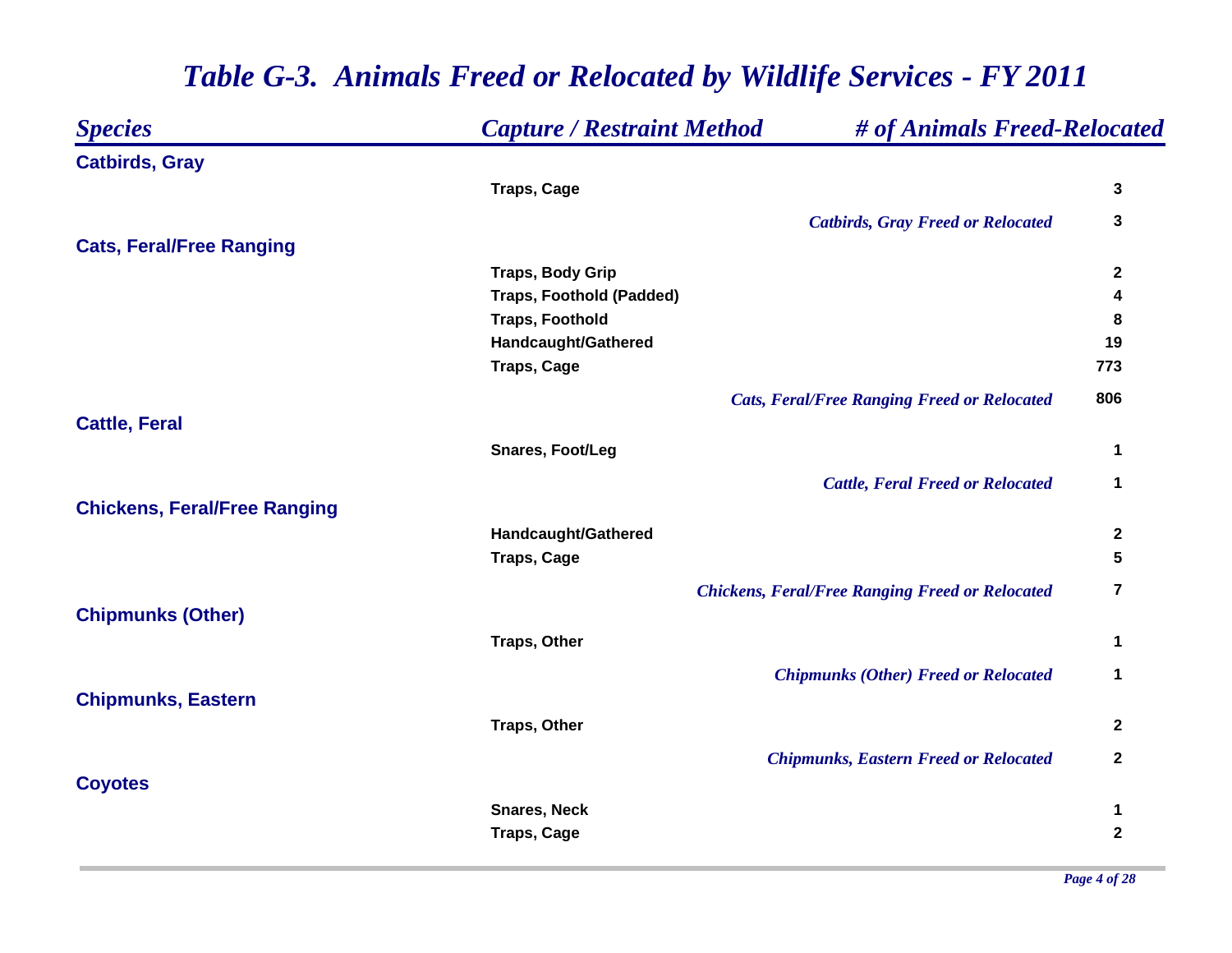#### *Species Capture / Restraint Method # of Animals Freed-Relocated* **Coyotes Traps, Foothold 23 Traps, Foothold (Padded) 39** *Coyotes Freed or Relocated* **65 Crows, American Traps, Cage 2***Crows, American Freed or Relocated* **2Deer, Black-Tailed Traps, Cage 1** *Deer, Black-Tailed Freed or Relocated* **1 Deer, Mule Handcaught/Gathered 1 Snares, Foot/Leg 1 Traps, Drive/Corral 1 Snares, Neck 3Traps, Foothold 11 Drug Delivery Devices (Other) 34** *Deer, Mule Freed or Relocated* **51 Deer, Sika Snares, Neck 1** *Deer, Sika Freed or Relocated* **1 Deer, White-Tailed (Wild) Handcaught/Gathered 5 Traps, Cage 8Traps, Foothold 9Snares, Neck 14** *Deer, White-Tailed (Wild) Freed or Relocated***36**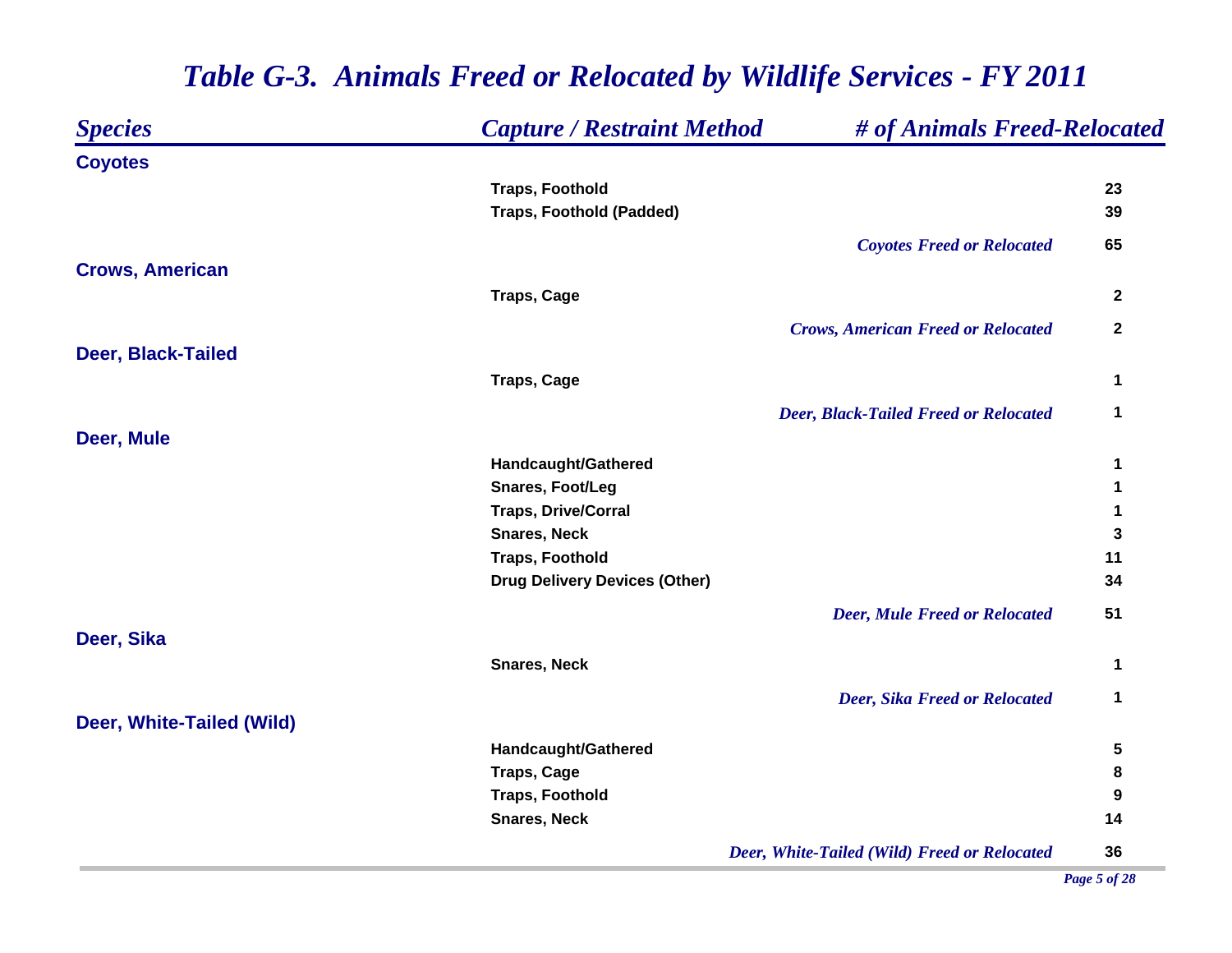| 1<br>1<br>$\boldsymbol{2}$<br>$\mathbf 2$<br>3<br>4<br>11<br>27<br>34 |
|-----------------------------------------------------------------------|
|                                                                       |
|                                                                       |
|                                                                       |
|                                                                       |
|                                                                       |
|                                                                       |
|                                                                       |
|                                                                       |
|                                                                       |
|                                                                       |
| 44                                                                    |
| 70                                                                    |
| 199                                                                   |
|                                                                       |
| $\mathbf{2}$                                                          |
| 18                                                                    |
| 308                                                                   |
| 328                                                                   |
|                                                                       |
| 45                                                                    |
| 45                                                                    |
|                                                                       |
| 12                                                                    |
| 12                                                                    |
|                                                                       |
| 6                                                                     |
| 12                                                                    |
| 26                                                                    |
|                                                                       |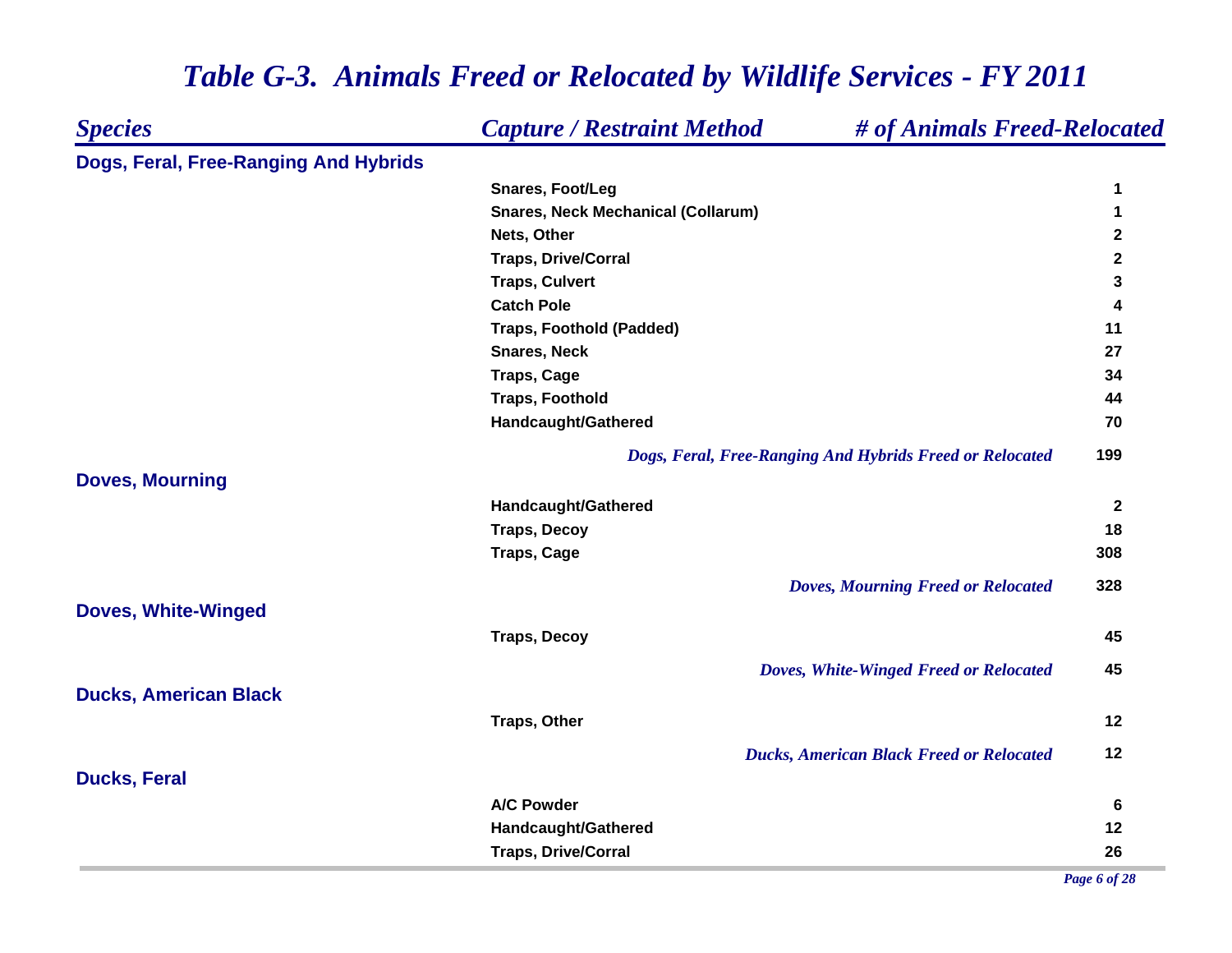| <b>Species</b>                  | <b>Capture / Restraint Method</b> | # of Animals Freed-Relocated                       |                  |
|---------------------------------|-----------------------------------|----------------------------------------------------|------------------|
| <b>Ducks, Feral</b>             |                                   |                                                    |                  |
|                                 |                                   | <b>Ducks, Feral Freed or Relocated</b>             | 44               |
| <b>Ducks, Goldeneye, Common</b> |                                   |                                                    |                  |
|                                 | Handcaught/Gathered               |                                                    | $\mathbf 1$      |
|                                 |                                   | <b>Ducks, Goldeneye, Common Freed or Relocated</b> | $\mathbf 1$      |
| <b>Ducks, Mallards</b>          |                                   |                                                    |                  |
|                                 | A/C Tablets: 60 Mg                |                                                    | 1                |
|                                 | A/C Tablets: 40 Mg                |                                                    | 3                |
|                                 | A/C Tablets: 20 Mg                |                                                    | 4                |
|                                 | Nets, Other                       |                                                    | 13               |
|                                 | <b>Traps, Drive/Corral</b>        |                                                    | 16               |
|                                 | <b>A/C Powder</b>                 |                                                    | 21               |
|                                 | Handcaught/Gathered               |                                                    | 33               |
|                                 | Traps, Cage                       |                                                    | 34               |
|                                 | Traps, Other                      |                                                    | 137              |
|                                 |                                   | <b>Ducks, Mallards Freed or Relocated</b>          | 262              |
| <b>Ducks, Northern Pintail</b>  |                                   |                                                    |                  |
|                                 | Handcaught/Gathered               |                                                    | $\mathbf{2}$     |
|                                 |                                   | <b>Ducks, Northern Pintail Freed or Relocated</b>  | $\boldsymbol{2}$ |
| Ducks, Wigeon, American         |                                   |                                                    |                  |
|                                 | <b>A/C Powder</b>                 |                                                    | 3                |
|                                 |                                   | <b>Ducks, Wigeon, American Freed or Relocated</b>  | 3                |
| <b>Eagles, Bald</b>             |                                   |                                                    |                  |
|                                 | <b>Catch Pole</b>                 |                                                    | 1                |
|                                 | <b>Traps, Raptor (Other)</b>      |                                                    | $\mathbf 2$      |
|                                 |                                   | <b>Eagles, Bald Freed or Relocated</b>             | 3                |
|                                 |                                   |                                                    |                  |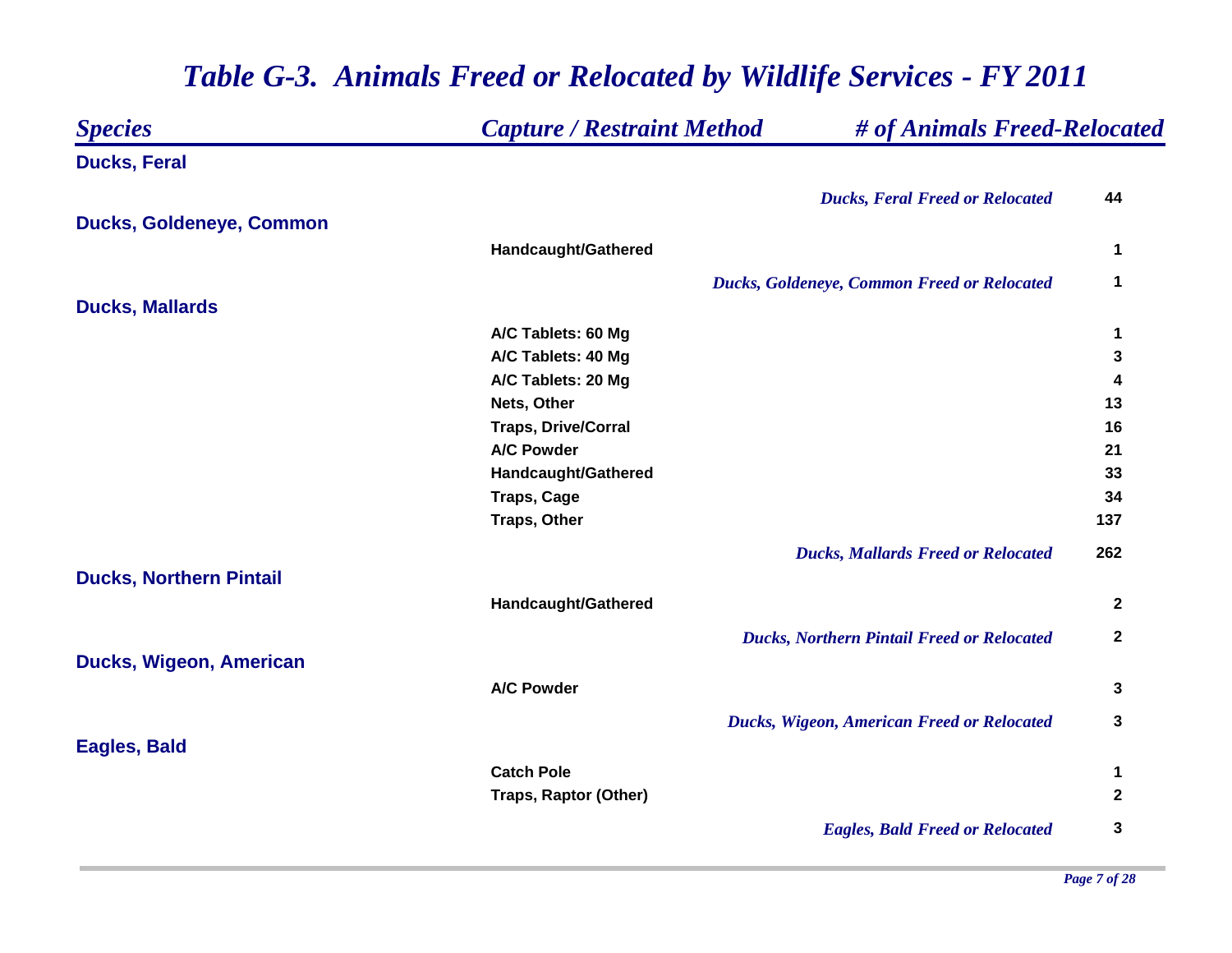| <b>Species</b>                    | <b>Capture / Restraint Method</b> | # of Animals Freed-Relocated                         |             |
|-----------------------------------|-----------------------------------|------------------------------------------------------|-------------|
| <b>Falcons, American Kestrels</b> |                                   |                                                      |             |
|                                   | <b>Traps, Suitcase</b>            |                                                      | 1           |
|                                   | <b>Traps, Foothold (Padded)</b>   |                                                      | $\mathbf 2$ |
|                                   | Handcaught/Gathered               |                                                      | 5           |
|                                   | <b>Traps, Cage</b>                |                                                      | 13          |
|                                   | <b>Traps, Other</b>               |                                                      | 16          |
|                                   | Traps, Raptor (Swedish Goshawk)   |                                                      | 27          |
|                                   | Traps, Raptor (Other)             |                                                      | 90          |
|                                   | Traps, Bal-Chatri                 |                                                      | 92          |
|                                   | <b>Traps, Decoy</b>               |                                                      | 122         |
|                                   | <b>Traps, Pole</b>                |                                                      | 197         |
|                                   |                                   | <b>Falcons, American Kestrels Freed or Relocated</b> | 565         |
| <b>Falcons, Merlin</b>            |                                   |                                                      |             |
|                                   | <b>Traps, Foothold</b>            |                                                      | 1           |
|                                   | <b>Traps, Pole</b>                |                                                      | 1           |
|                                   | Traps, Raptor (Swedish Goshawk)   |                                                      | 1           |
|                                   |                                   | <b>Falcons, Merlin Freed or Relocated</b>            | 3           |
| <b>Falcons, Peregrine</b>         |                                   |                                                      |             |
|                                   | Traps, Raptor (Swedish Goshawk)   |                                                      | 1           |
|                                   |                                   | <b>Falcons, Peregrine Freed or Relocated</b>         | 1           |
| <b>Falcons, Prairie</b>           |                                   |                                                      |             |
|                                   | Handcaught/Gathered               |                                                      | 1           |
|                                   |                                   |                                                      |             |
|                                   |                                   | <b>Falcons, Prairie Freed or Relocated</b>           | 1           |
| <b>Ferrets, European</b>          |                                   |                                                      |             |
|                                   | Handcaught/Gathered               |                                                      | 1           |
|                                   |                                   | <b>Ferrets, European Freed or Relocated</b>          | 1           |
| <b>Finches, House</b>             |                                   |                                                      |             |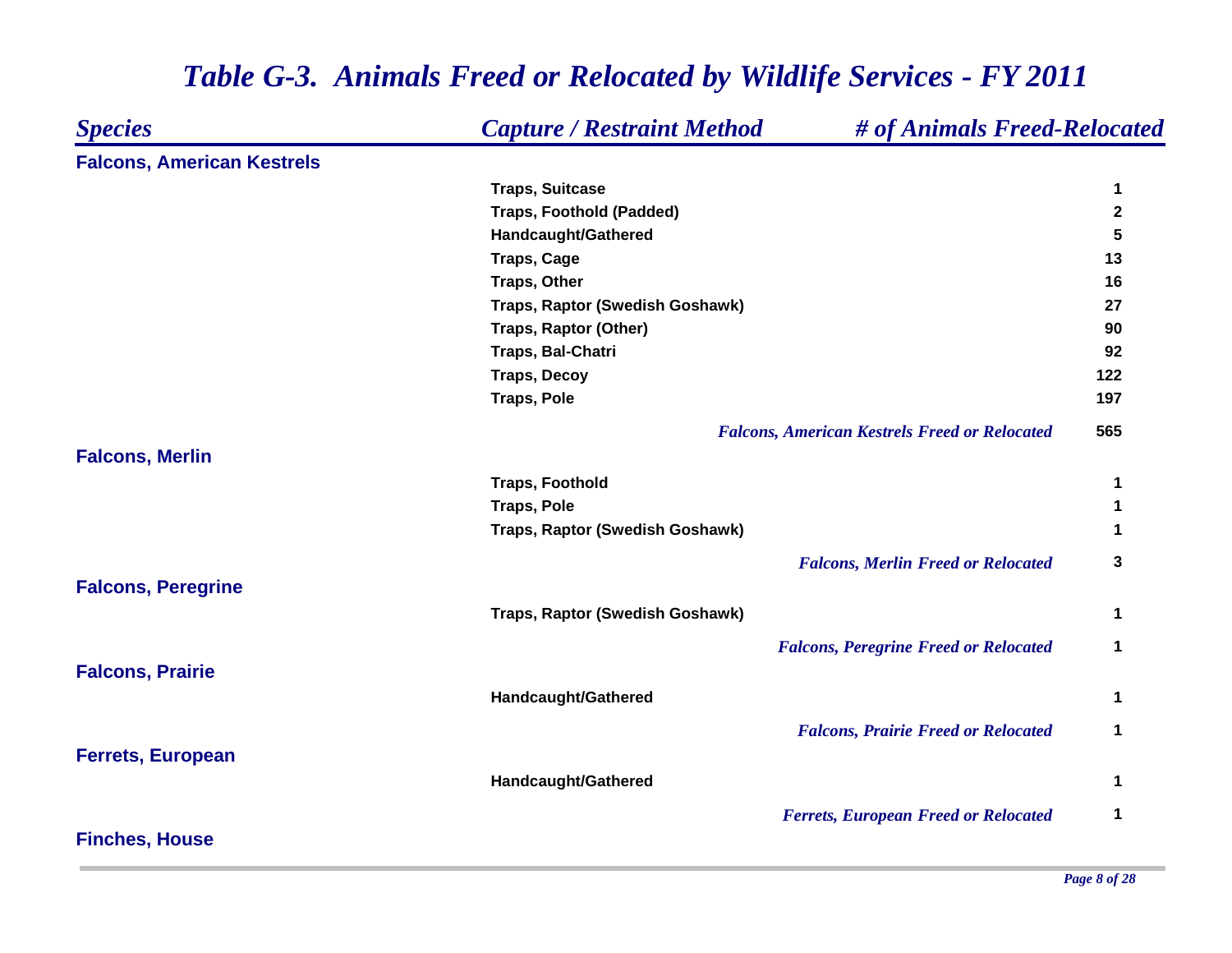| <b>Species</b>        | <b>Capture / Restraint Method</b>        | # of Animals Freed-Relocated             |                  |
|-----------------------|------------------------------------------|------------------------------------------|------------------|
| <b>Finches, House</b> |                                          |                                          |                  |
|                       | Handcaught/Gathered                      |                                          | 1                |
|                       |                                          | <b>Finches, House Freed or Relocated</b> | 1                |
| <b>Fish (Other)</b>   |                                          |                                          |                  |
|                       | <b>Fishing Poles</b>                     |                                          | 3,783            |
|                       |                                          | <b>Fish (Other) Freed or Relocated</b>   | 3,783            |
| <b>Fishers</b>        |                                          |                                          |                  |
|                       | <b>Traps, Cage</b>                       |                                          | 13               |
|                       |                                          |                                          |                  |
|                       |                                          | <b>Fishers Freed or Relocated</b>        | 13               |
| <b>Foxes, Gray</b>    |                                          |                                          |                  |
|                       | <b>Snares, Neck</b><br><b>Catch Pole</b> |                                          | 1<br>$\mathbf 2$ |
|                       | Handcaught/Gathered                      |                                          | $\mathbf 2$      |
|                       | <b>Traps, Foothold (Padded)</b>          |                                          | 11               |
|                       | <b>Traps, Foothold</b>                   |                                          | 14               |
|                       | Traps, Cage                              |                                          | 80               |
|                       |                                          |                                          | 110              |
| <b>Foxes, Kit</b>     |                                          | <b>Foxes, Gray Freed or Relocated</b>    |                  |
|                       | <b>Traps, Foothold</b>                   |                                          | 1                |
|                       | Traps, Cage                              |                                          | $\mathbf{2}$     |
|                       |                                          |                                          |                  |
|                       |                                          | <b>Foxes, Kit Freed or Relocated</b>     | 3                |
| <b>Foxes, Red</b>     |                                          |                                          |                  |
|                       | <b>Calling Device, Electronic</b>        |                                          | 1                |
|                       | <b>Traps, Foothold (Padded)</b>          |                                          | $\mathbf 2$      |
|                       | Traps, Cage                              |                                          | 14               |
|                       | <b>Traps, Foothold</b>                   |                                          | 27               |
|                       |                                          | <b>Foxes, Red Freed or Relocated</b>     | 44               |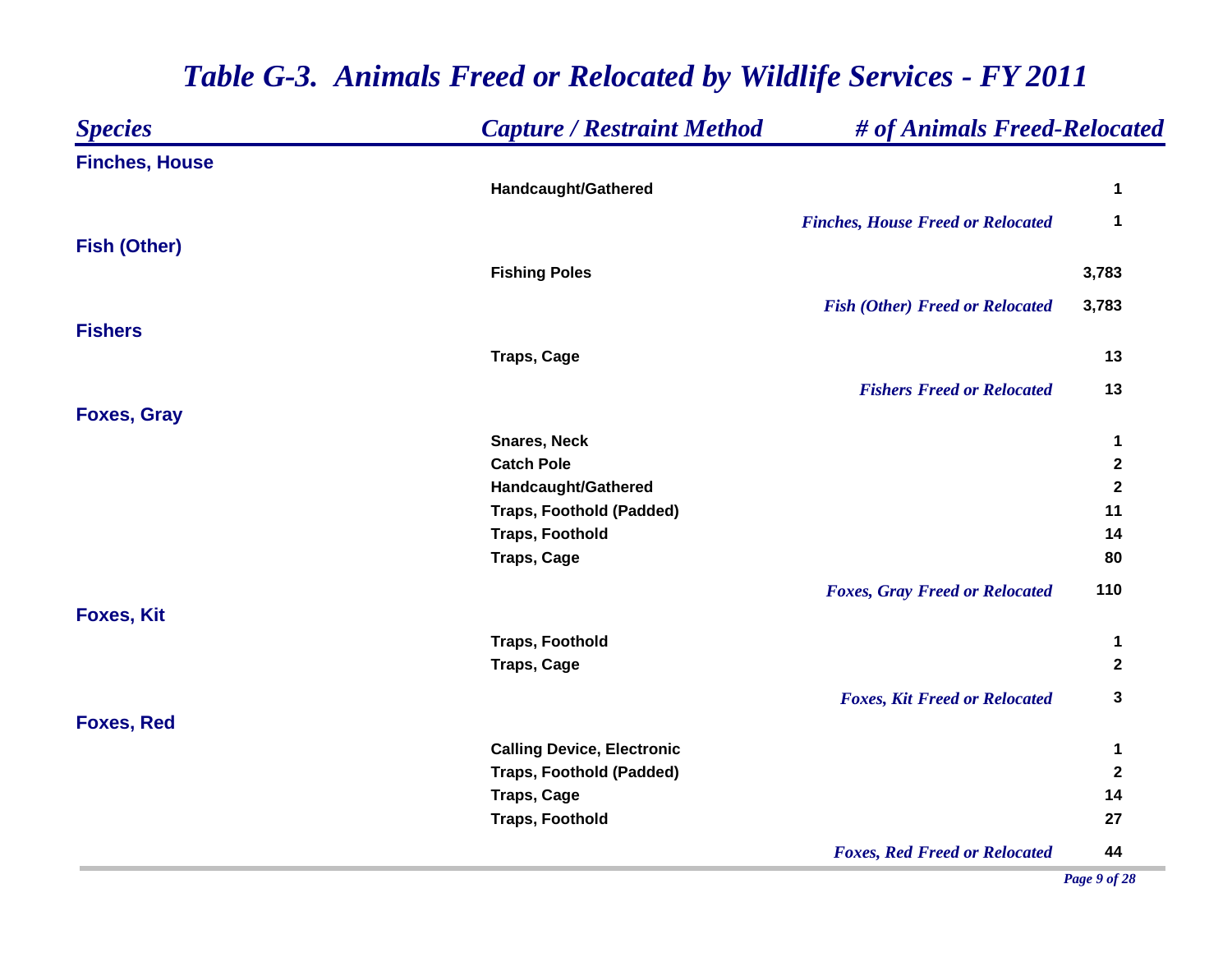| <b>Species</b>                  | <b>Capture / Restraint Method</b> | # of Animals Freed-Relocated                  |             |
|---------------------------------|-----------------------------------|-----------------------------------------------|-------------|
| <b>Frogs/Toads (Other)</b>      |                                   |                                               |             |
|                                 | Handcaught/Gathered               |                                               | 17          |
|                                 |                                   | <b>Frogs/Toads (Other) Freed or Relocated</b> | 17          |
| Geese, Canada                   |                                   |                                               |             |
|                                 | Nets, Cannon/Rocket               |                                               | 1           |
|                                 | <b>Traps, Body Grip</b>           |                                               | 1           |
|                                 | <b>Traps, Foothold</b>            |                                               | 1           |
|                                 | <b>Traps, Cage</b>                |                                               | $\mathbf 2$ |
|                                 | A/C Tablets: 20 Mg                |                                               | 4           |
|                                 | Handcaught/Gathered               |                                               | 4           |
|                                 | A/C Tablets: 60 Mg                |                                               | 11          |
|                                 | <b>A/C Powder</b>                 |                                               | 20          |
|                                 | Nets, Other                       |                                               | 37          |
|                                 | <b>Traps, Drive/Corral</b>        |                                               | 2,439       |
|                                 |                                   | <b>Geese, Canada Freed or Relocated</b>       | 2,520       |
| <b>Geese, Feral</b>             |                                   |                                               |             |
|                                 | Nets, Other                       |                                               | 3           |
|                                 | <b>Traps, Drive/Corral</b>        |                                               | 57          |
|                                 |                                   | <b>Geese, Feral Freed or Relocated</b>        | 60          |
| Geese, Ross's                   |                                   |                                               |             |
|                                 | <b>Traps, Drive/Corral</b>        |                                               | 1           |
|                                 |                                   | Geese, Ross's Freed or Relocated              | 1           |
| <b>Grackles, Common</b>         |                                   |                                               |             |
|                                 | <b>Traps, Decoy</b>               |                                               | $\mathbf 2$ |
|                                 | <b>Traps, Cage</b>                |                                               | 4           |
|                                 |                                   | <b>Grackles, Common Freed or Relocated</b>    | 6           |
| <b>Grosbeaks, Rose-Breasted</b> |                                   |                                               |             |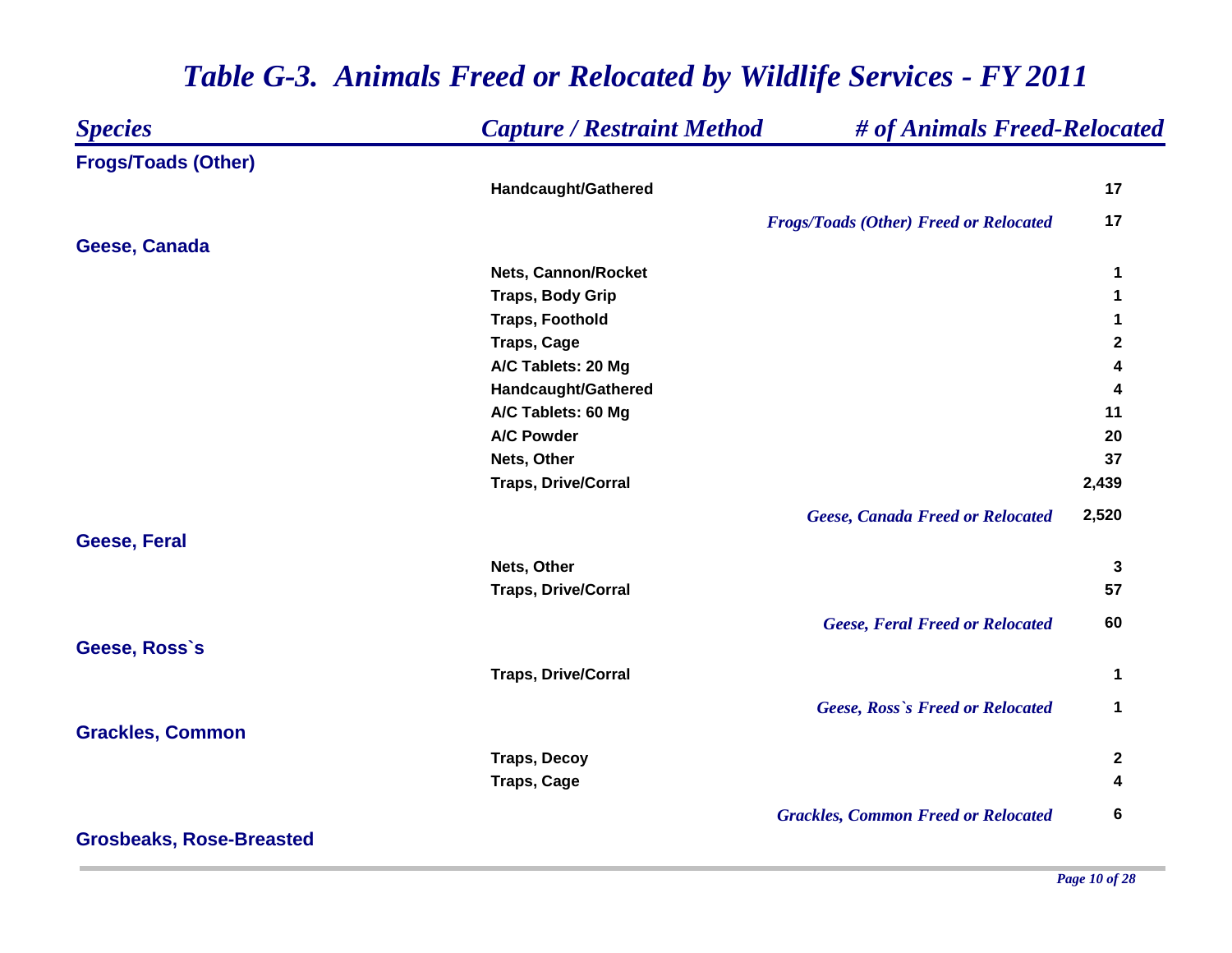#### *Species Capture / Restraint Method # of Animals Freed-Relocated* **Grosbeaks, Rose-Breasted Traps, Decoy 4***Grosbeaks, Rose-Breaste d Freed or Relocated* **4Grouse, Ruffed Traps, Cage 1** *Grouse, Ruffed Freed or Relocated* **1 Hares, Snowshoe Traps, Cage 4***Hares, Snowshoe Freed or Relocated* **4Hawks, Broad-Winged Traps, Cage 1 Traps, Raptor (Swedish Goshawk) 3** *Hawks, Broad-Winged Freed or Relocated***4Hawks, Cooper`s Traps, Pole 1 Harness, Pigeon 2Handcaught/Gathered 3 Traps, Bal-Chatri 3 Traps, Other 5Traps, Cage 10 Traps, Decoy 12 Traps, Raptor (Other) 31 Traps, Raptor (Swedish Goshawk) 45** *Hawks, Cooper`s Freed or Relocated* **112 Hawks, Ferruginous Traps, Bal-Chatri 5** *Hawks, Ferruginous Freed or Relocated* **5**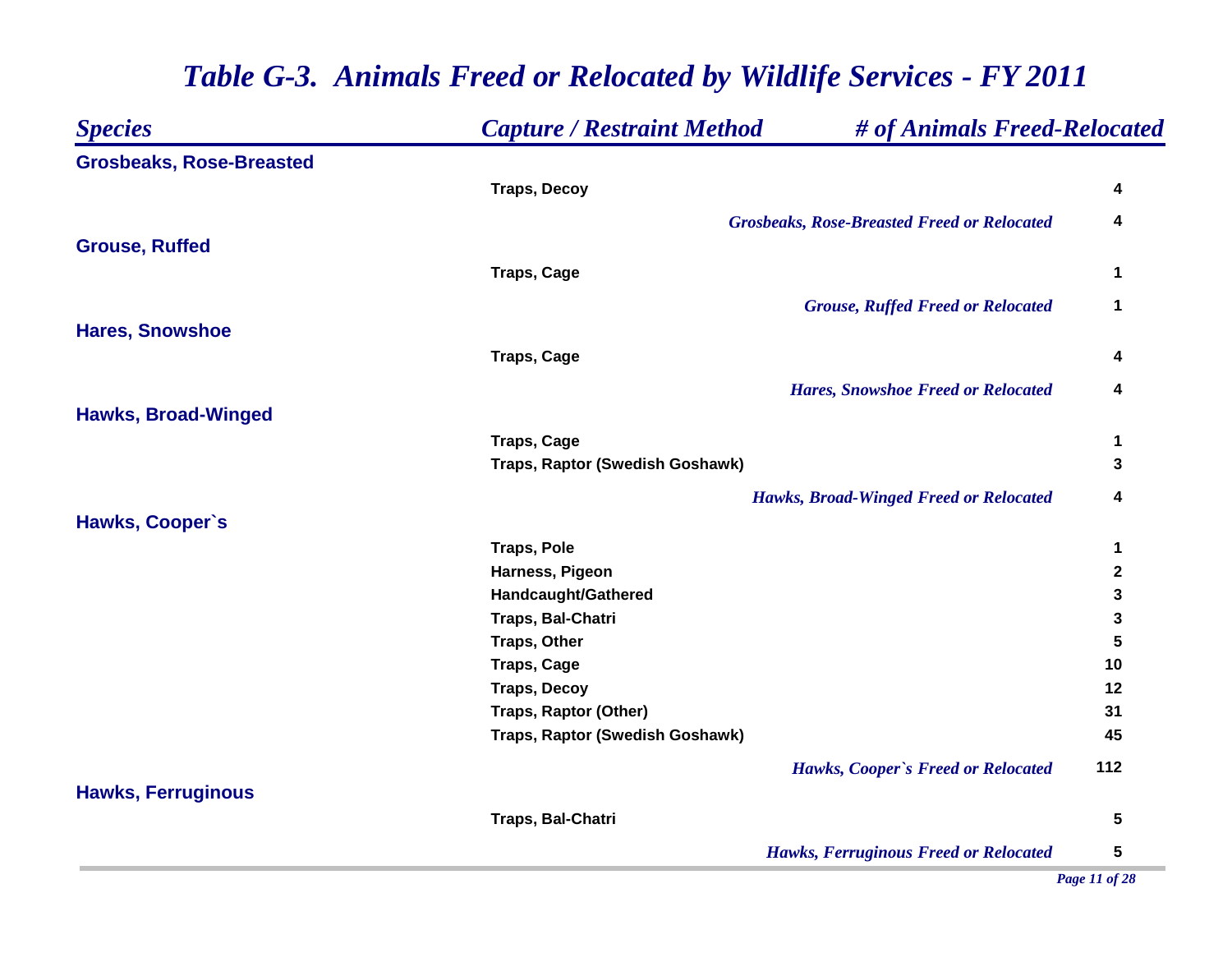| <b>Species</b>                         | <b>Capture / Restraint Method</b><br># of Animals Freed-Relocated |                |
|----------------------------------------|-------------------------------------------------------------------|----------------|
| Hawks, Harrier, Northern (Marsh Hawks) |                                                                   |                |
|                                        | Traps, Bal-Chatri                                                 | 1              |
|                                        | Traps, Raptor (Other)                                             | 1              |
|                                        | Nets, Other                                                       | $\mathbf{2}$   |
|                                        | Handcaught/Gathered                                               |                |
|                                        | <b>Tawks, Harrier, Northern (Marsh Hawks) Freed or Relocated</b>  | 8              |
| <b>Hawks, Red-Shouldered</b>           |                                                                   |                |
|                                        | <b>Traps, Pole</b>                                                | 1              |
|                                        | Traps, Bal-Chatri                                                 | 3              |
|                                        | Traps, Raptor (Swedish Goshawk)                                   | 3              |
|                                        | <b>Hawks, Red-Shouldered Freed or Relocated</b>                   | $\overline{7}$ |
| <b>Hawks, Red-Tailed</b>               |                                                                   |                |
|                                        | Nets, Dho-Gazza                                                   | 1              |
|                                        | <b>Traps, Foothold (Padded)</b>                                   | 1              |
|                                        | Nets, Other                                                       | $\mathbf 2$    |
|                                        | <b>Traps, Decoy</b>                                               | $\mathbf{2}$   |
|                                        | Traps, Other                                                      | 5              |
|                                        | Handcaught/Gathered                                               | 8              |
|                                        | <b>Traps, Cage</b>                                                | 15             |
|                                        | Traps, Bal-Chatri                                                 | 117            |
|                                        | Traps, Raptor (Swedish Goshawk)                                   | 180            |
|                                        | <b>Traps, Pole</b>                                                | 290            |
|                                        | <b>Traps, Raptor (Other)</b>                                      | 372            |
|                                        | <b>Hawks, Red-Tailed Freed or Relocated</b>                       | 993            |
| <b>Hawks, Rough-Legged</b>             |                                                                   |                |
|                                        | Traps, Raptor (Other)                                             | 1              |
|                                        | Traps, Raptor (Swedish Goshawk)                                   | 1              |
|                                        | <b>Traps, Pole</b>                                                | 6              |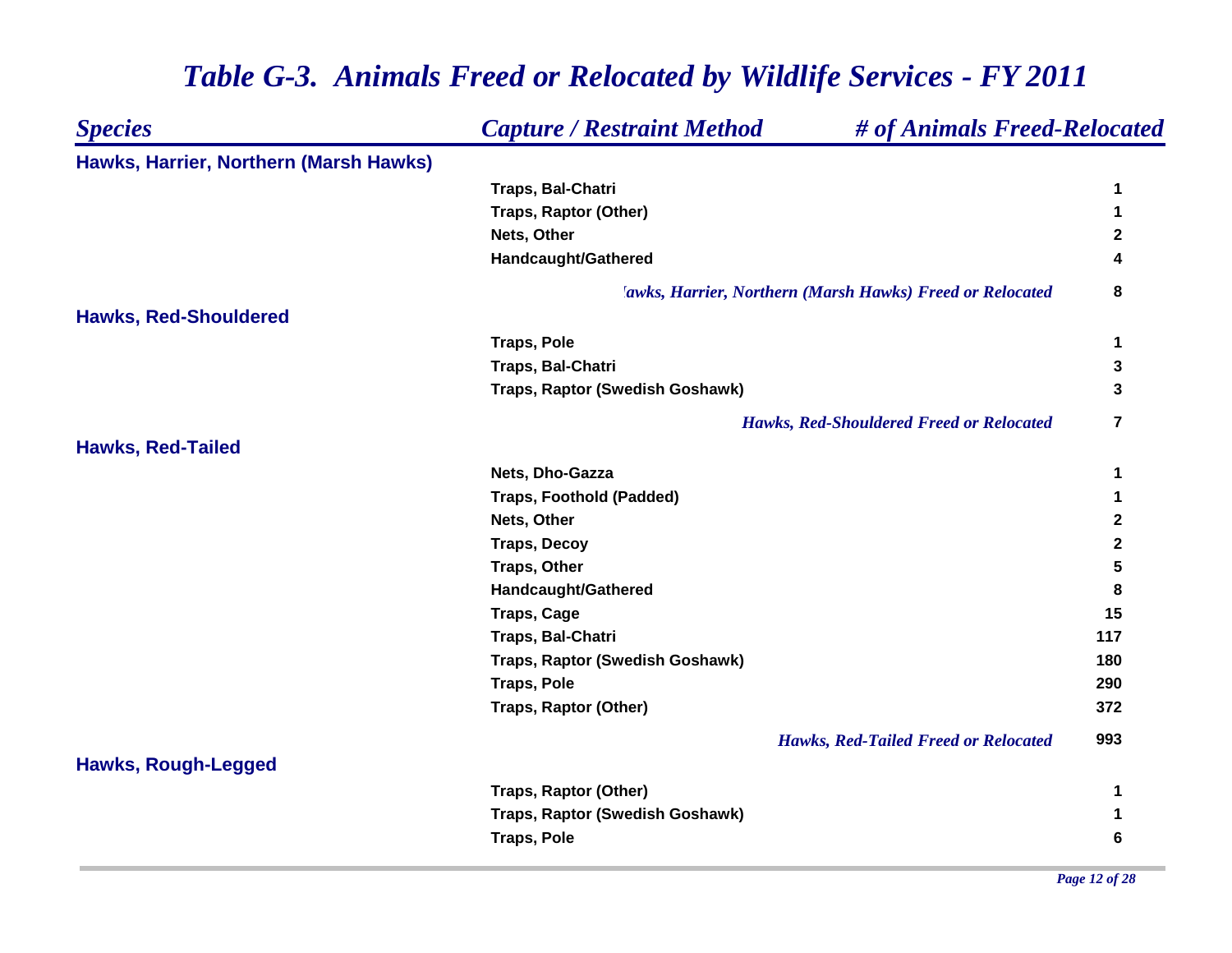| <b>Species</b>                   | <b>Capture / Restraint Method</b> | # of Animals Freed-Relocated                    |                  |
|----------------------------------|-----------------------------------|-------------------------------------------------|------------------|
| <b>Hawks, Rough-Legged</b>       |                                   |                                                 |                  |
|                                  |                                   | <b>Hawks, Rough-Legged Freed or Relocated</b>   | 8                |
| <b>Hawks, Sharp-Shinned</b>      |                                   |                                                 |                  |
|                                  | Nets, Mist                        |                                                 | 1                |
|                                  | Traps, Raptor (Swedish Goshawk)   |                                                 | $\boldsymbol{2}$ |
|                                  | Traps, Raptor (Other)             |                                                 | 3                |
|                                  | Traps, Cage                       |                                                 | 5                |
|                                  | <b>Traps, Decoy</b>               |                                                 | $\overline{7}$   |
|                                  |                                   | <b>Hawks, Sharp-Shinned Freed or Relocated</b>  | 18               |
| Hawks, Swainson's                |                                   |                                                 |                  |
|                                  | Nets, Gun                         |                                                 | 3                |
|                                  | Traps, Bal-Chatri                 |                                                 | 64               |
|                                  |                                   | Hawks, Swainson's Freed or Relocated            | 67               |
| <b>Herons, Great Blue</b>        |                                   |                                                 |                  |
|                                  | Handcaught/Gathered               |                                                 | 1                |
|                                  | <b>Traps, Suitcase</b>            |                                                 | 1                |
|                                  |                                   | <b>Herons, Great Blue Freed or Relocated</b>    | $\mathbf{2}$     |
| Herons, Night, Black-Crowned     |                                   |                                                 |                  |
|                                  | Handcaught/Gathered               |                                                 | 1                |
|                                  | <b>Traps, Cage</b>                |                                                 | 1                |
|                                  |                                   | Herons, Night, Black-Crowned Freed or Relocated | $\mathbf 2$      |
| <b>Jackrabbits, Black Tailed</b> |                                   |                                                 |                  |
|                                  | <b>Snares, Neck</b>               |                                                 | 1                |
|                                  | <b>Traps, Cage</b>                |                                                 | 3                |
|                                  |                                   | Jackrabbits, Black Tailed Freed or Relocated    | 4                |
| <b>Jays, Blue</b>                |                                   |                                                 |                  |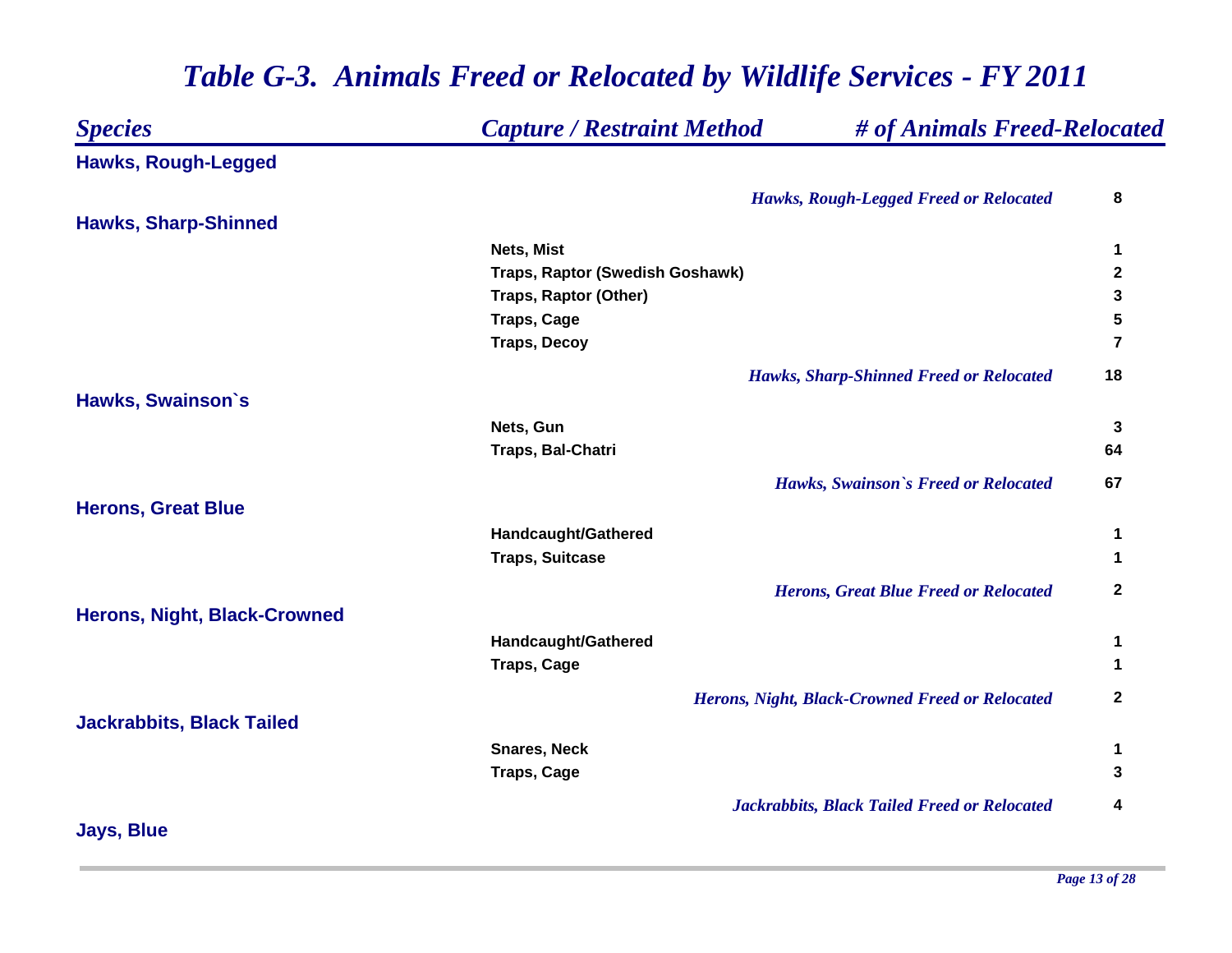| <b>Species</b>                  | <b>Capture / Restraint Method</b>    | # of Animals Freed-Relocated                 |              |
|---------------------------------|--------------------------------------|----------------------------------------------|--------------|
| <b>Jays, Blue</b>               |                                      |                                              |              |
|                                 | <b>Traps, Cage</b>                   |                                              | $\mathbf 1$  |
|                                 | <b>Traps, Decoy</b>                  |                                              | 12           |
|                                 |                                      | <b>Jays, Blue Freed or Relocated</b>         | 13           |
| <b>Jays, Scrub</b>              |                                      |                                              |              |
|                                 | <b>Traps, Decoy</b>                  |                                              | 1            |
|                                 | <b>Traps, Other</b>                  |                                              | 3            |
|                                 |                                      | <b>Jays, Scrub Freed or Relocated</b>        | 4            |
| Jays, Steller's                 |                                      |                                              |              |
|                                 | <b>Traps, Decoy</b>                  |                                              | 3            |
|                                 |                                      | Jays, Steller's Freed or Relocated           | $\mathbf{3}$ |
| <b>Juncos, Dark-Eyed</b>        |                                      |                                              |              |
|                                 | <b>Traps, Cage</b>                   |                                              | 10           |
|                                 | <b>Traps, Decoy</b>                  |                                              | 417          |
|                                 |                                      | <b>Juncos, Dark-Eyed Freed or Relocated</b>  | 427          |
| <b>Kingbirds, Western</b>       |                                      |                                              |              |
|                                 | <b>Traps, Decoy</b>                  |                                              | 1            |
|                                 |                                      | <b>Kingbirds, Western Freed or Relocated</b> | 1            |
| <b>Lions, Mountain (Cougar)</b> |                                      |                                              |              |
|                                 | <b>Dog</b>                           |                                              | 1            |
|                                 | <b>Snares, Neck</b>                  |                                              | 1            |
|                                 | Traps, Cage                          |                                              | 1            |
|                                 | <b>Traps, Foothold</b>               |                                              | $\mathbf 2$  |
|                                 | <b>Catch Pole</b>                    |                                              | 3            |
|                                 | <b>Jabstick</b>                      |                                              | 3            |
|                                 | <b>Drug Delivery Devices (Other)</b> |                                              | 8            |
|                                 |                                      | Lions, Mountain (Cougar) Freed or Relocated  | 19           |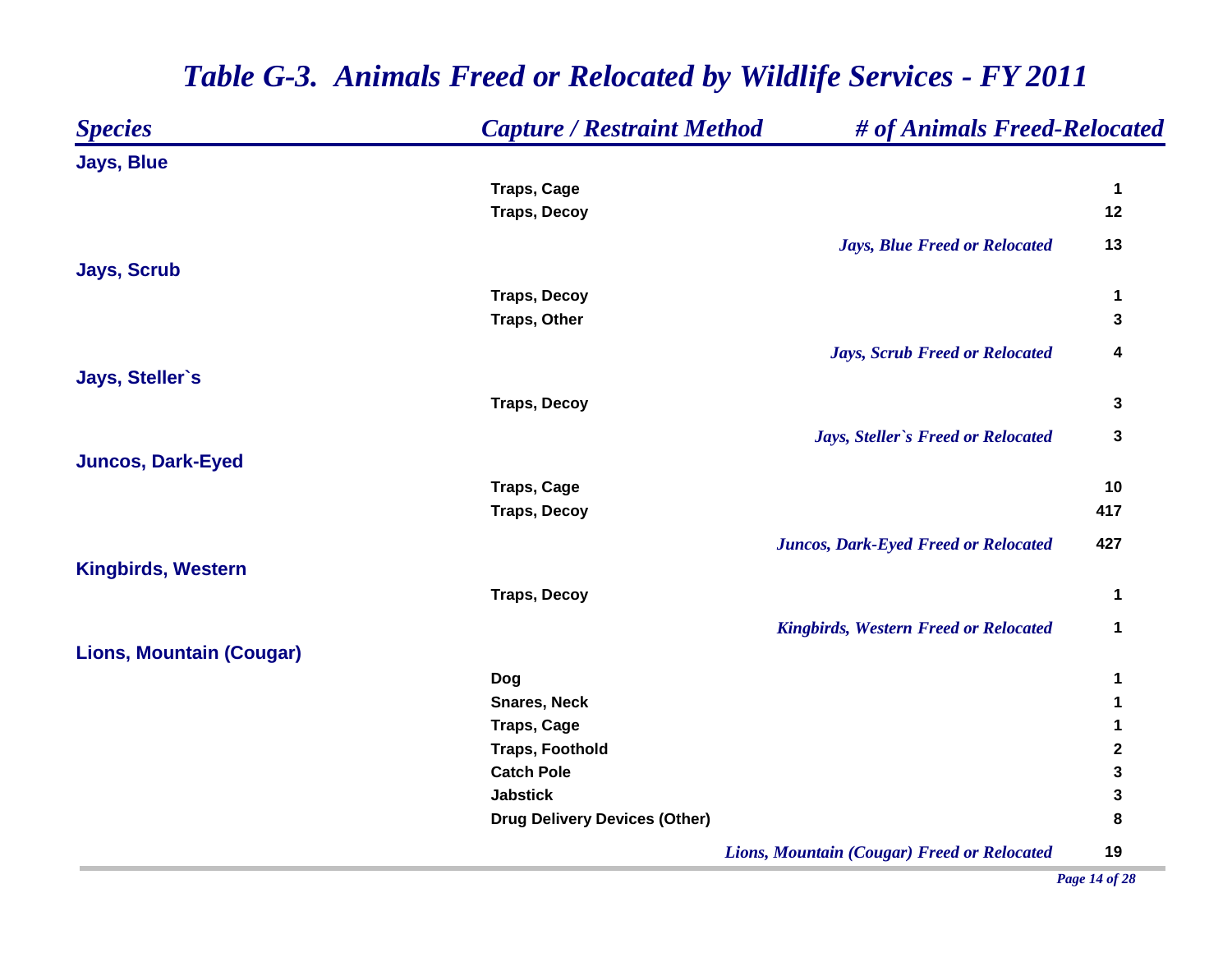| <b>Species</b>                  | <b>Capture / Restraint Method</b>                      | # of Animals Freed-Relocated                       |              |
|---------------------------------|--------------------------------------------------------|----------------------------------------------------|--------------|
| Lizards, (Other)                |                                                        |                                                    |              |
|                                 | Handcaught/Gathered                                    |                                                    | 3            |
|                                 |                                                        | Lizards, (Other) Freed or Relocated                | 3            |
| <b>Lizards, Monitor</b>         |                                                        |                                                    |              |
|                                 | <b>Traps, Snake</b>                                    |                                                    | 22           |
|                                 |                                                        | <b>Lizards, Monitor Freed or Relocated</b>         | 22           |
| <b>Magpies, Black-Billed</b>    |                                                        |                                                    |              |
|                                 | <b>Traps, Cage</b>                                     |                                                    | 12           |
|                                 |                                                        | <b>Magpies, Black-Billed Freed or Relocated</b>    | 12           |
| <b>Marmots/Woodchucks (All)</b> |                                                        |                                                    |              |
|                                 | <b>Snares, Neck</b><br><b>Traps, Foothold (Padded)</b> |                                                    | 1<br>1       |
|                                 | <b>Traps, Cage</b>                                     |                                                    | 116          |
|                                 |                                                        | <b>Marmots/Woodchucks (All) Freed or Relocated</b> | 118          |
| <b>Martens, Pine</b>            |                                                        |                                                    |              |
|                                 | <b>Traps, Cage</b>                                     |                                                    | 1            |
|                                 |                                                        | <b>Martens, Pine Freed or Relocated</b>            | $\mathbf{1}$ |
| <b>Martins, Purple</b>          |                                                        |                                                    |              |
|                                 | <b>Traps, Decoy</b>                                    |                                                    | 1            |
|                                 |                                                        | <b>Martins, Purple Freed or Relocated</b>          | $\mathbf{1}$ |
| <b>Meadowlarks, Eastern</b>     |                                                        |                                                    |              |
|                                 | Handcaught/Gathered                                    |                                                    | 1            |
|                                 |                                                        | <b>Meadowlarks, Eastern Freed or Relocated</b>     | 1            |
| Mice, Deer (All)                |                                                        |                                                    |              |
|                                 | <b>Traps, Cage</b><br>Traps, Other                     |                                                    | 3<br>26      |
|                                 |                                                        |                                                    |              |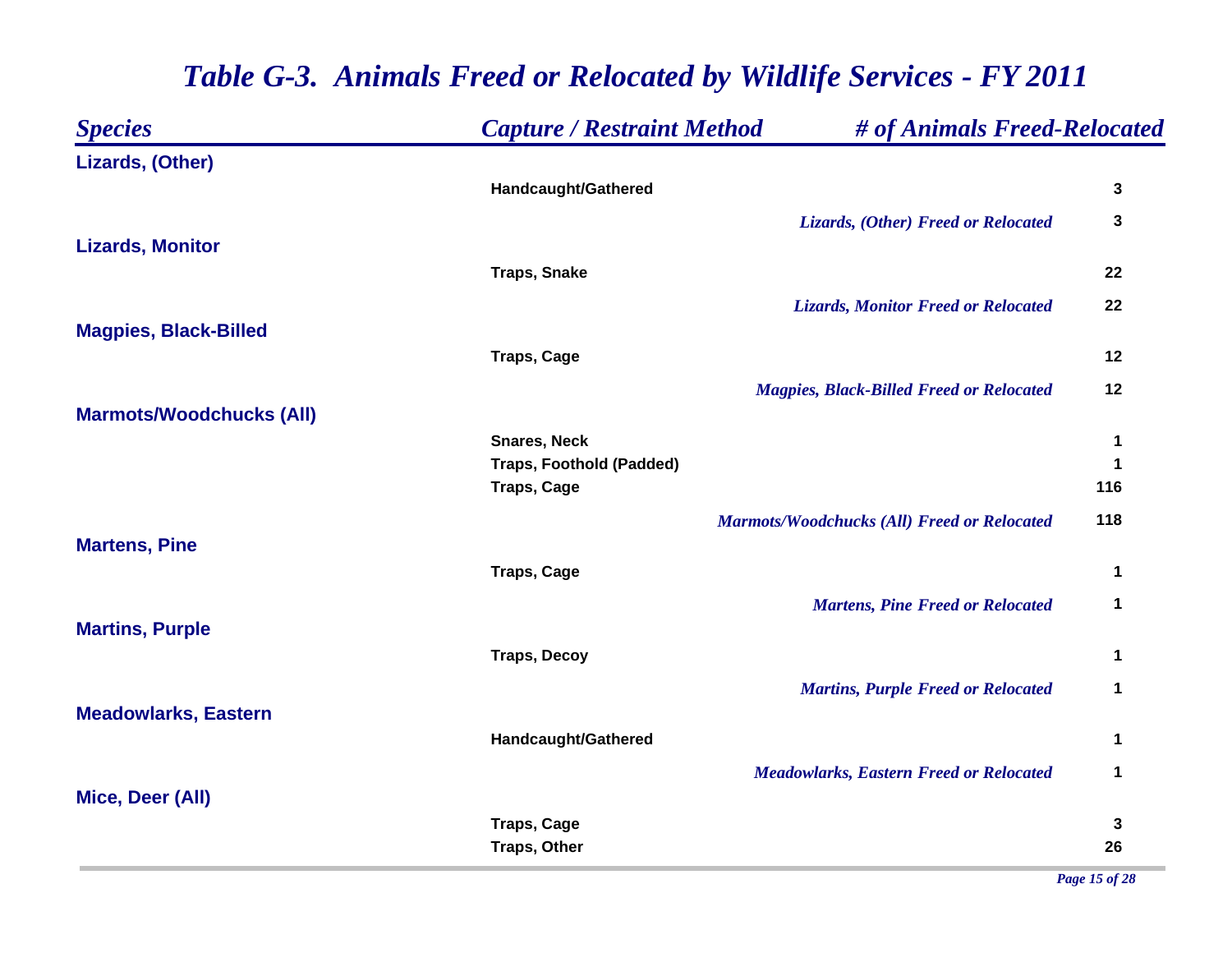| <b>Species</b>                | <b>Capture / Restraint Method</b> | # of Animals Freed-Relocated                     |                |
|-------------------------------|-----------------------------------|--------------------------------------------------|----------------|
| Mice, Deer (All)              |                                   |                                                  |                |
|                               |                                   | Mice, Deer (All) Freed or Relocated              | 29             |
| <b>Minks</b>                  |                                   |                                                  |                |
|                               | <b>Traps, Cage</b>                |                                                  | $\overline{7}$ |
|                               |                                   | <b>Minks Freed or Relocated</b>                  | $\overline{7}$ |
| <b>Mockingbirds, Northern</b> |                                   |                                                  |                |
|                               | Traps, Other                      |                                                  | 1              |
|                               | Handcaught/Gathered               |                                                  | 3              |
|                               | <b>Traps, Decoy</b>               |                                                  | $\overline{7}$ |
|                               |                                   | <b>Mockingbirds, Northern Freed or Relocated</b> | 11             |
| <b>Murrelets, Ancient</b>     |                                   |                                                  |                |
|                               | <b>Snares, Neck</b>               |                                                  | 3              |
|                               |                                   | <b>Murrelets, Ancient Freed or Relocated</b>     | 3              |
| <b>Muskrats</b>               |                                   |                                                  |                |
|                               | <b>Traps, Foothold</b>            |                                                  | $\mathbf{2}$   |
|                               | <b>Traps, Cage</b>                |                                                  | 52             |
|                               |                                   | <b>Muskrats Freed or Relocated</b>               | 54             |
| <b>Nighthawks (All)</b>       |                                   |                                                  |                |
|                               | Handcaught/Gathered               |                                                  | 1              |
|                               |                                   | <b>Nighthawks (All) Freed or Relocated</b>       | 1              |
| <b>Opossums, Virginia</b>     |                                   |                                                  |                |
|                               | <b>Snares, Neck</b>               |                                                  | 1              |
|                               | Handcaught/Gathered               |                                                  | 2              |
|                               | <b>Traps, Foothold (Padded)</b>   |                                                  | 13             |
|                               | <b>Traps, Foothold</b>            |                                                  | 19             |
|                               | <b>Traps, Cage</b>                |                                                  | 1,551          |
|                               |                                   |                                                  |                |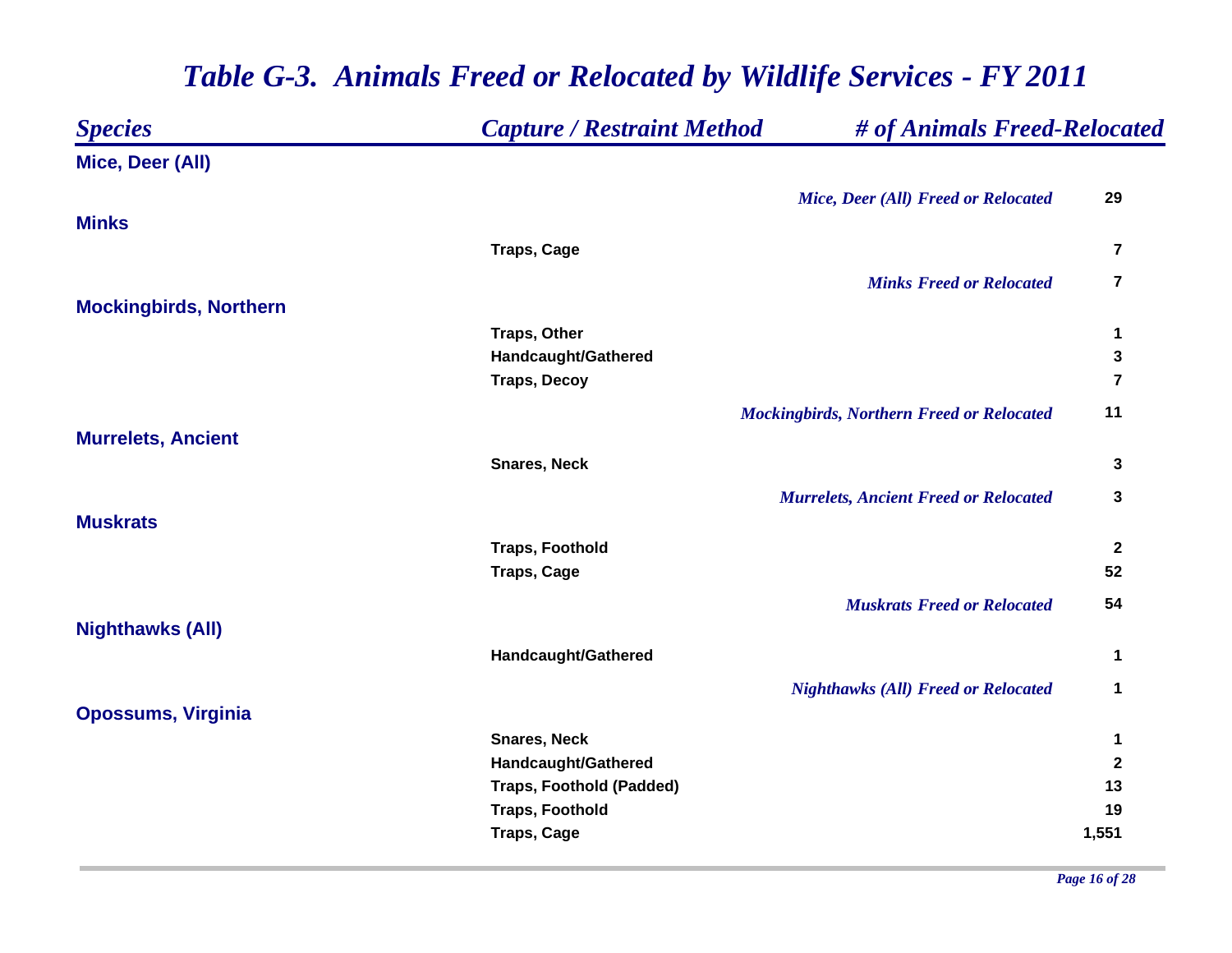| <b>Species</b>            | <b>Capture / Restraint Method</b> | # of Animals Freed-Relocated                 |                         |
|---------------------------|-----------------------------------|----------------------------------------------|-------------------------|
| <b>Opossums, Virginia</b> |                                   |                                              |                         |
|                           |                                   | <b>Opossums, Virginia Freed or Relocated</b> | 1,586                   |
| <b>Ospreys</b>            |                                   |                                              |                         |
|                           | Handcaught/Gathered               |                                              | 3                       |
|                           |                                   | <b>Ospreys Freed or Relocated</b>            | 3                       |
| <b>Otters, River</b>      |                                   |                                              |                         |
|                           | <b>Snares, Neck</b>               |                                              | $\mathbf{2}$            |
|                           | <b>Traps, Cage</b>                |                                              | 11                      |
|                           | <b>Traps, Body Grip</b>           |                                              | 13                      |
|                           |                                   | <b>Otters, River Freed or Relocated</b>      | 26                      |
| <b>Owls, Barred</b>       |                                   |                                              |                         |
|                           | Handcaught/Gathered               |                                              | 1                       |
|                           | <b>Traps, Pole</b>                |                                              | 1                       |
|                           | Traps, Raptor (Other)             |                                              | 1                       |
|                           |                                   | <b>Owls, Barred Freed or Relocated</b>       | 3                       |
| <b>Owls, Burrowing</b>    |                                   |                                              |                         |
|                           | <b>Traps, Body Grip</b>           |                                              | 1                       |
|                           | <b>Traps, Cage</b>                |                                              | 1                       |
|                           | Traps, Raptor (Other)             |                                              | 5                       |
|                           |                                   | <b>Owls, Burrowing Freed or Relocated</b>    | $\overline{\mathbf{7}}$ |
| <b>Owls, Common Barn</b>  |                                   |                                              |                         |
|                           | Nets, Other                       |                                              | 1                       |
|                           | Handcaught/Gathered               |                                              | 6                       |
|                           | Traps, Raptor (Swedish Goshawk)   |                                              | 9                       |
|                           | <b>Traps, Pole</b>                |                                              | 13                      |
|                           | <b>Traps, Raptor (Other)</b>      |                                              | 51                      |
|                           |                                   | <b>Owls, Common Barn Freed or Relocated</b>  | 80                      |

*Page 17 of 28*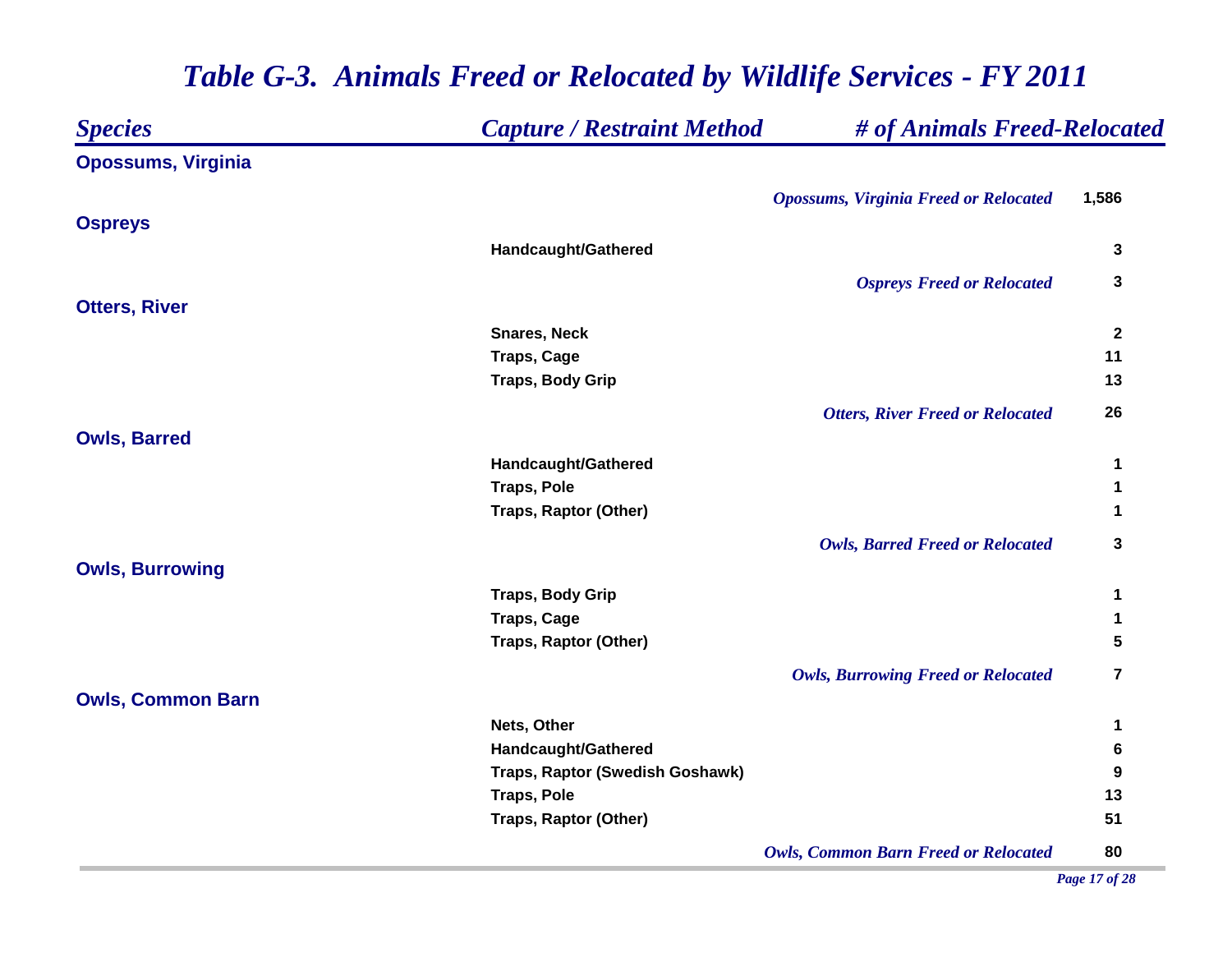#### *Species Capture / Restraint Method # of Animals Freed-Relocated* **Owls, Great Horned Nets, Other 1 Traps, Cage 1 Traps, Foothold 1 Traps, Foothold (Padded) 1 Handcaught/Gathered 7 Traps, Raptor (Swedish Goshawk) 9 Traps, Pole 46 Traps, Raptor (Other) 72** *Owls, Great Horned Freed or Relocated* **138 Owls, Northern Hawk Handcaught/Gathered 1** *Owls, Northern Hawk Freed or Relocated* **1 Owls, Short-Eared Traps, Pole 1** *Owls, Short-Eared Freed or Relocated* **1 Owls, Snowy Traps, Raptor (Other) 1** *Owls, Snowy Freed or Relocated* **1 Peccaries, Collared (Javelina) Traps, Foothold (Padded) 1 Snares, Neck 6Traps, Cage 45** *Peccaries, Collared (Javelina) Freed or Relocated* **52 Pigeons, Feral (Rock) Traps, Cage 10**

**Nets, Mist 25**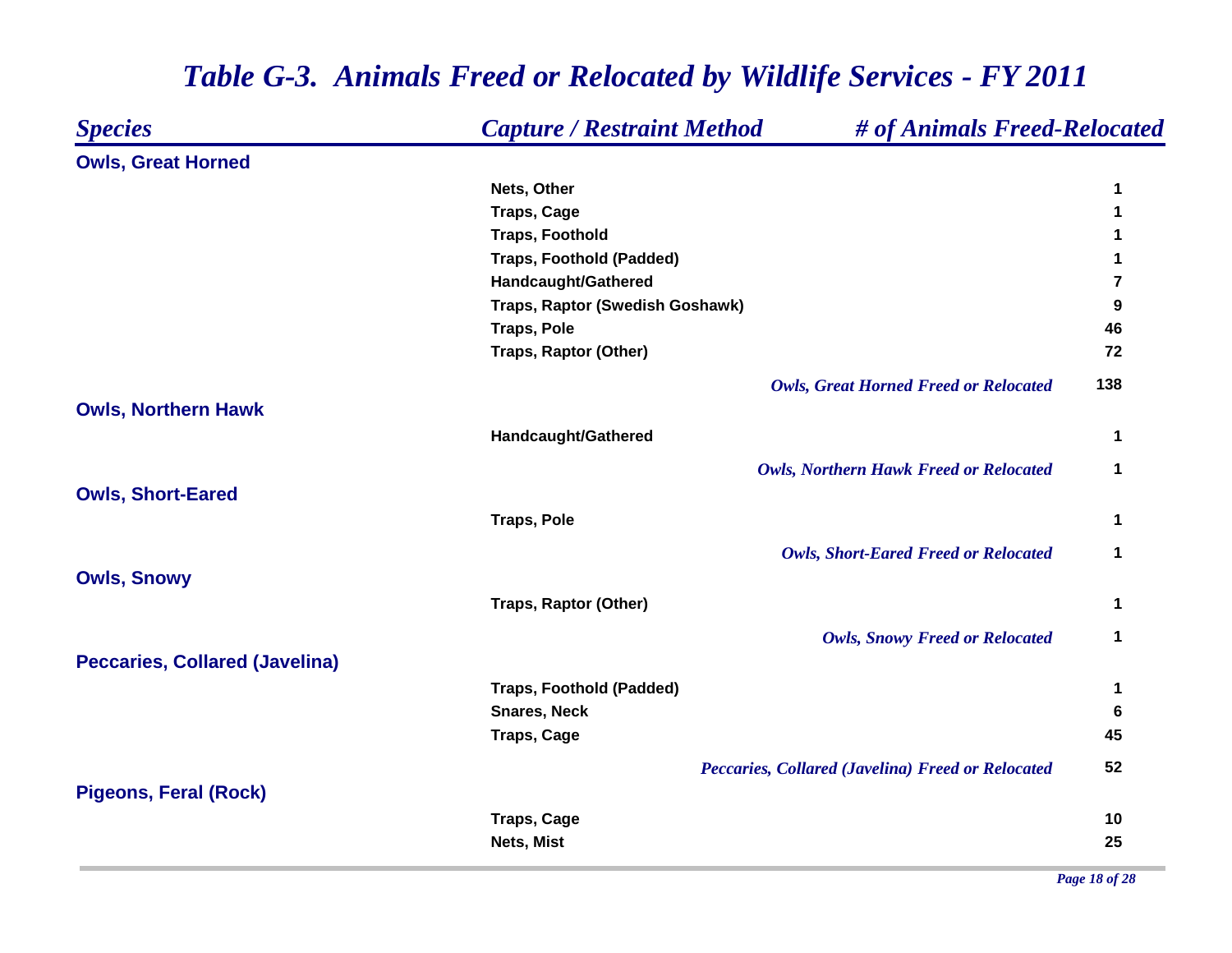|                        | # of Animals Freed-Relocated                                       |                                                                                                                                                                                                                                                                                                                                                                               |
|------------------------|--------------------------------------------------------------------|-------------------------------------------------------------------------------------------------------------------------------------------------------------------------------------------------------------------------------------------------------------------------------------------------------------------------------------------------------------------------------|
|                        |                                                                    |                                                                                                                                                                                                                                                                                                                                                                               |
|                        |                                                                    | 35                                                                                                                                                                                                                                                                                                                                                                            |
|                        |                                                                    |                                                                                                                                                                                                                                                                                                                                                                               |
| <b>Fishing Poles</b>   |                                                                    | 21                                                                                                                                                                                                                                                                                                                                                                            |
|                        |                                                                    | 21                                                                                                                                                                                                                                                                                                                                                                            |
|                        |                                                                    |                                                                                                                                                                                                                                                                                                                                                                               |
| Handcaught/Gathered    |                                                                    | 1                                                                                                                                                                                                                                                                                                                                                                             |
|                        |                                                                    | 1                                                                                                                                                                                                                                                                                                                                                                             |
|                        |                                                                    |                                                                                                                                                                                                                                                                                                                                                                               |
|                        |                                                                    | 4                                                                                                                                                                                                                                                                                                                                                                             |
|                        |                                                                    | 4                                                                                                                                                                                                                                                                                                                                                                             |
|                        |                                                                    |                                                                                                                                                                                                                                                                                                                                                                               |
|                        |                                                                    | 3                                                                                                                                                                                                                                                                                                                                                                             |
|                        |                                                                    | 4                                                                                                                                                                                                                                                                                                                                                                             |
| <b>Snares, Neck</b>    |                                                                    | $\overline{7}$                                                                                                                                                                                                                                                                                                                                                                |
| <b>Traps, Cage</b>     |                                                                    | 9                                                                                                                                                                                                                                                                                                                                                                             |
| Handcaught/Gathered    |                                                                    | 12                                                                                                                                                                                                                                                                                                                                                                            |
|                        |                                                                    | 35                                                                                                                                                                                                                                                                                                                                                                            |
|                        |                                                                    |                                                                                                                                                                                                                                                                                                                                                                               |
| <b>Snares, Neck</b>    |                                                                    | 1                                                                                                                                                                                                                                                                                                                                                                             |
| <b>Traps, Foothold</b> |                                                                    | 4                                                                                                                                                                                                                                                                                                                                                                             |
|                        |                                                                    | 5                                                                                                                                                                                                                                                                                                                                                                             |
|                        |                                                                    |                                                                                                                                                                                                                                                                                                                                                                               |
| <b>Traps, Cage</b>     |                                                                    | 4                                                                                                                                                                                                                                                                                                                                                                             |
|                        |                                                                    | 4                                                                                                                                                                                                                                                                                                                                                                             |
|                        |                                                                    |                                                                                                                                                                                                                                                                                                                                                                               |
|                        | Handcaught/Gathered<br><b>Catch Pole</b><br><b>Traps, Foothold</b> | <b>Capture / Restraint Method</b><br><b>Pigeons, Feral (Rock) Freed or Relocated</b><br><b>Pikeminnows, Northern Freed or Relocated</b><br>Plovers, Golden, Pacific Freed or Relocated<br><b>Plovers, Semipalmated Freed or Relocated</b><br><b>Porcupines Freed or Relocated</b><br><b>Pronghorns (Antelope) Freed or Relocated</b><br><b>Quail (All) Freed or Relocated</b> |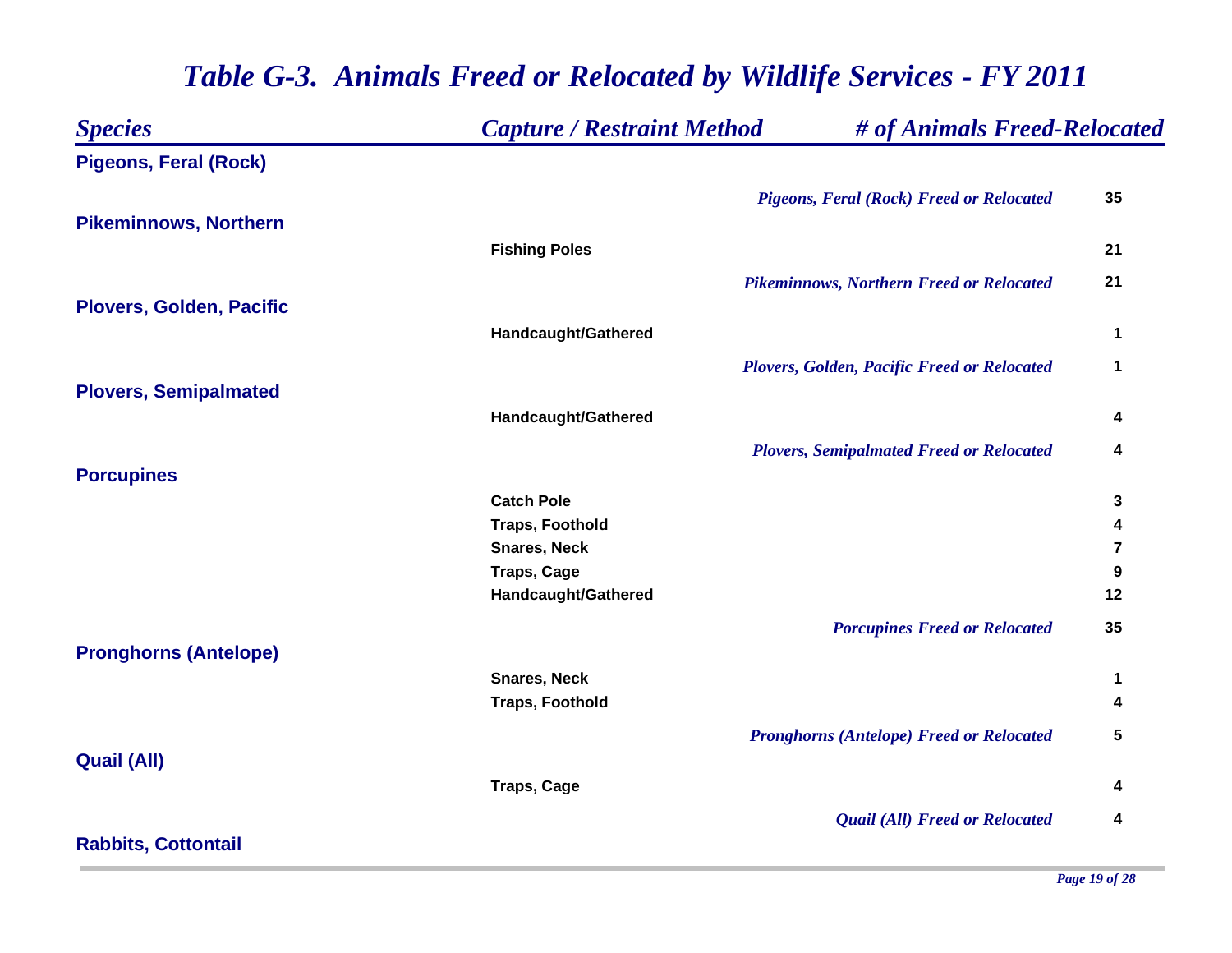| <b>Species</b>             | <b>Capture / Restraint Method</b> | # of Animals Freed-Relocated                  |             |
|----------------------------|-----------------------------------|-----------------------------------------------|-------------|
| <b>Rabbits, Cottontail</b> |                                   |                                               |             |
|                            | <b>Snares, Neck</b>               |                                               | 10          |
|                            | <b>Traps, Cage</b>                |                                               | 68          |
|                            |                                   | <b>Rabbits, Cottontail Freed or Relocated</b> | 78          |
| <b>Raccoons</b>            |                                   |                                               |             |
|                            | Nets, Other                       |                                               | 1           |
|                            | <b>Traps, Body Grip</b>           |                                               | 1           |
|                            | <b>Catch Pole</b>                 |                                               | $\mathbf 2$ |
|                            | <b>Traps, Suitcase</b>            |                                               | 4           |
|                            | <b>Snares, Neck</b>               |                                               | 6           |
|                            | Handcaught/Gathered               |                                               | 9           |
|                            | <b>Traps, Foothold</b>            |                                               | 30          |
|                            | <b>Traps, Culvert</b>             |                                               | 34          |
|                            | <b>Traps, Foothold (Padded)</b>   |                                               | 68          |
|                            | <b>Traps, Cage</b>                |                                               | 10,306      |
|                            |                                   | <b>Raccoons Freed or Relocated</b>            | 10,461      |
| Rats, Black (Roof)         |                                   |                                               |             |
|                            | <b>Traps, Snake</b>               |                                               | 1           |
|                            |                                   | <b>Rats, Black (Roof) Freed or Relocated</b>  | 1           |
| <b>Rats, Norway</b>        |                                   |                                               |             |
|                            | <b>Traps, Cage</b>                |                                               | 1           |
|                            |                                   | <b>Rats, Norway Freed or Relocated</b>        | 1           |
| <b>Robins, American</b>    |                                   |                                               |             |
|                            | Handcaught/Gathered               |                                               | 1           |
|                            | <b>Traps, Cage</b>                |                                               | 3           |
|                            | <b>Traps, Decoy</b>               |                                               | 12          |
|                            |                                   | <b>Robins, American Freed or Relocated</b>    | 16          |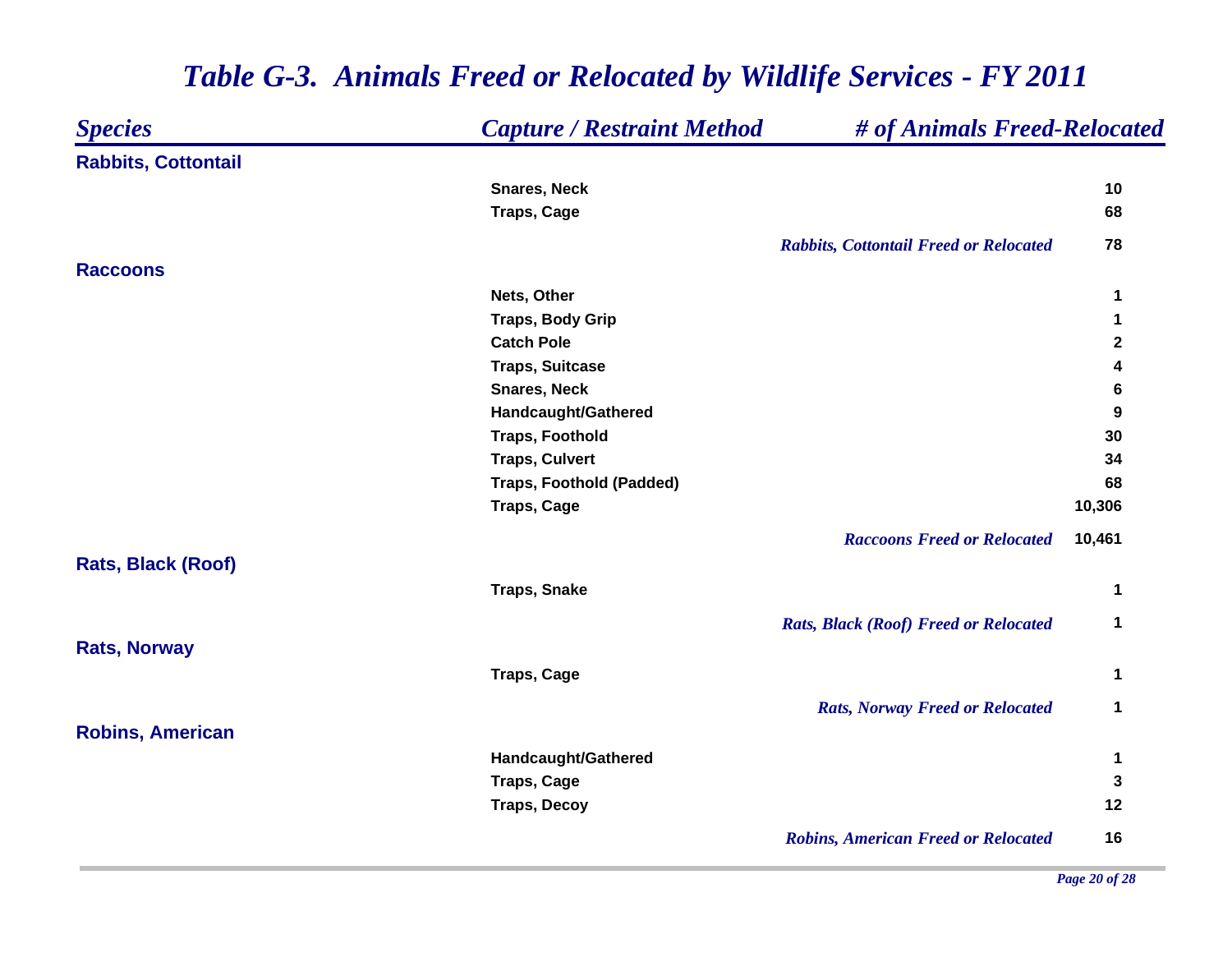| <b>Species</b>                                | <b>Capture / Restraint Method</b> | # of Animals Freed-Relocated                                     |                  |
|-----------------------------------------------|-----------------------------------|------------------------------------------------------------------|------------------|
| <b>Sage-Grouse, Greater</b>                   |                                   |                                                                  |                  |
|                                               | Handcaught/Gathered               |                                                                  | $\boldsymbol{2}$ |
|                                               | Nets, Other                       |                                                                  | 8                |
|                                               | Nets, Cannon/Rocket               |                                                                  | 90               |
|                                               |                                   | <b>Sage-Grouse, Greater Freed or Relocated</b>                   | 100              |
| <b>Sandpipers, Upland</b>                     |                                   |                                                                  |                  |
|                                               | Handcaught/Gathered               |                                                                  | 3                |
|                                               |                                   | <b>Sandpipers, Upland Freed or Relocated</b>                     | $\mathbf 3$      |
| <b>Shearwaters (Other)</b>                    |                                   |                                                                  |                  |
|                                               | Handcaught/Gathered               |                                                                  | 21               |
|                                               |                                   | <b>Shearwaters (Other) Freed or Relocated</b>                    | 21               |
| <b>Shearwaters, Wedge-Tailed</b>              |                                   |                                                                  |                  |
|                                               | Handcaught/Gathered               |                                                                  | 3                |
|                                               |                                   | <b>Shearwaters, Wedge-Tailed Freed or Relocated</b>              | 3                |
| <b>Sheep, Feral, Free-Ranging And Exotics</b> |                                   |                                                                  |                  |
|                                               | <b>Snares, Neck</b>               |                                                                  | $\mathbf 1$      |
|                                               | <b>Traps, Foothold</b>            |                                                                  | $\boldsymbol{2}$ |
|                                               |                                   | <b>Sheep, Feral, Free-Ranging And Exotics Freed or Relocated</b> | 3                |
| <b>Shrikes, Loggerhead</b>                    |                                   |                                                                  |                  |
|                                               | <b>Traps, Suitcase</b>            |                                                                  | 1                |
|                                               | <b>Traps, Decoy</b>               |                                                                  | 3                |
|                                               | Traps, Bal-Chatri                 |                                                                  | 5                |
|                                               |                                   | <b>Shrikes, Loggerhead Freed or Relocated</b>                    | $\boldsymbol{9}$ |
| <b>Skunks, Striped</b>                        |                                   |                                                                  |                  |
|                                               | Handcaught/Gathered               |                                                                  | 1                |
|                                               | <b>Traps, Culvert</b>             |                                                                  | 3                |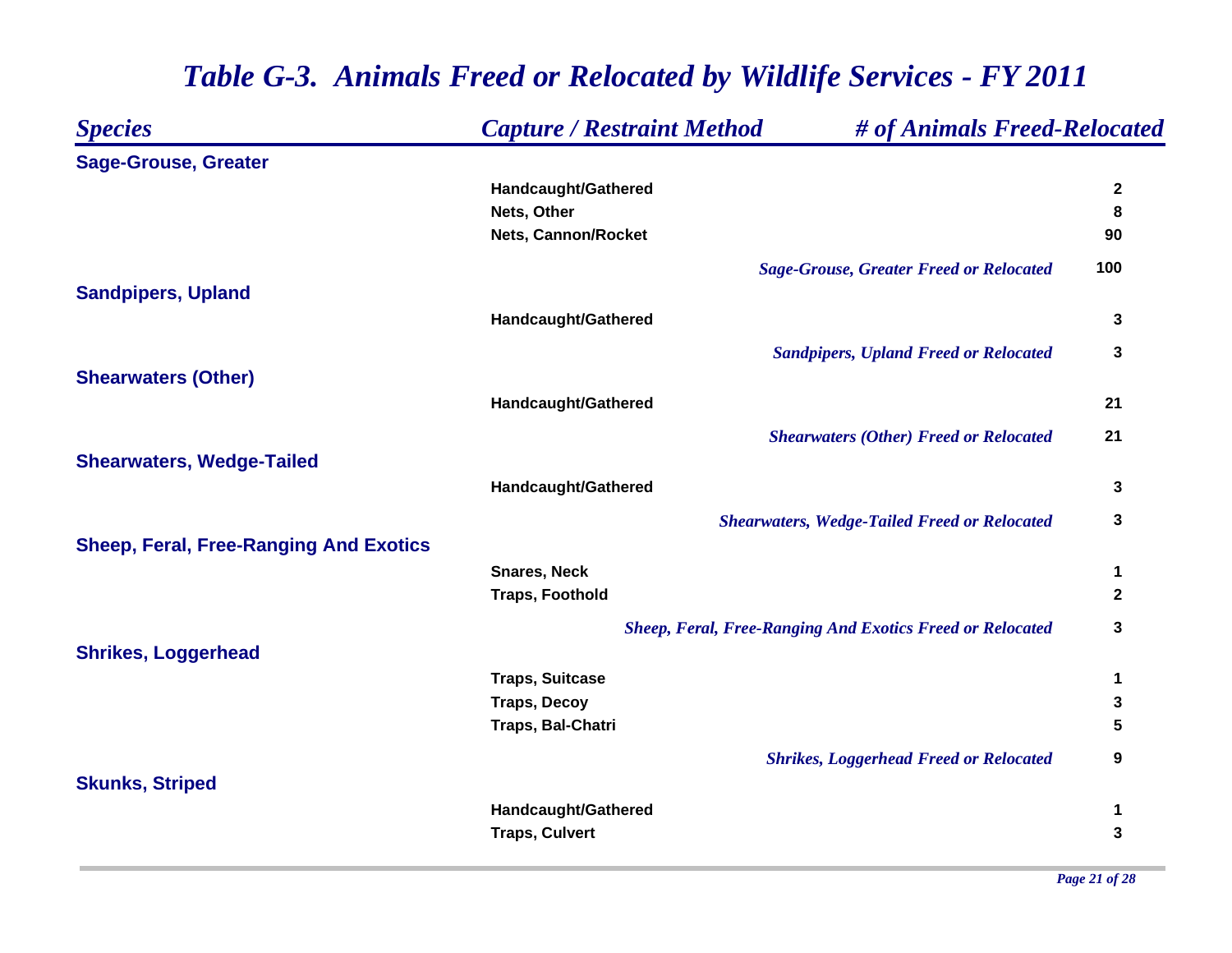| <b>Species</b>                               | <b>Capture / Restraint Method</b> | # of Animals Freed-Relocated                                    |                  |
|----------------------------------------------|-----------------------------------|-----------------------------------------------------------------|------------------|
| <b>Skunks, Striped</b>                       |                                   |                                                                 |                  |
|                                              | <b>Traps, Cage</b>                |                                                                 | 368              |
|                                              |                                   | <b>Skunks, Striped Freed or Relocated</b>                       | 372              |
| <b>Snakes, Bull</b>                          |                                   |                                                                 |                  |
|                                              | Handcaught/Gathered               |                                                                 | 17               |
|                                              |                                   | <b>Snakes, Bull Freed or Relocated</b>                          | 17               |
| <b>Snakes, Gopher</b>                        | Handcaught/Gathered               |                                                                 | $\mathbf 2$      |
|                                              |                                   |                                                                 | $\mathbf 2$      |
| <b>Snakes, Non-Venomous (Other)</b>          |                                   | <b>Snakes, Gopher Freed or Relocated</b>                        |                  |
|                                              | <b>Catch Pole</b>                 |                                                                 | $\mathbf 1$      |
|                                              | Handcaught/Gathered               |                                                                 | 23               |
|                                              |                                   | <b>Snakes, Non-Venomous (Other) Freed or Relocated</b>          | 24               |
| <b>Snakes, Rattlesnakes, Mohave</b>          |                                   |                                                                 |                  |
|                                              | Handcaught/Gathered               |                                                                 | $6\phantom{1}6$  |
|                                              |                                   | <b>Snakes, Rattlesnakes, Mohave Freed or Relocated</b>          | 6                |
| <b>Snakes, Rattlesnakes, Western Diamond</b> | Handcaught/Gathered               |                                                                 | 38               |
|                                              |                                   |                                                                 | 38               |
| <b>Snakes, Venomous (Other)</b>              |                                   | <b>Snakes, Rattlesnakes, Western Diamond Freed or Relocated</b> |                  |
|                                              | Handcaught/Gathered               |                                                                 | $\boldsymbol{2}$ |
|                                              | <b>Catch Pole</b>                 |                                                                 | 3                |
|                                              |                                   | <b>Snakes, Venomous (Other) Freed or Relocated</b>              | 5                |
| <b>Sparrows, Eurasian Tree</b>               |                                   |                                                                 |                  |
|                                              | <b>Traps, Snake</b>               |                                                                 | 23               |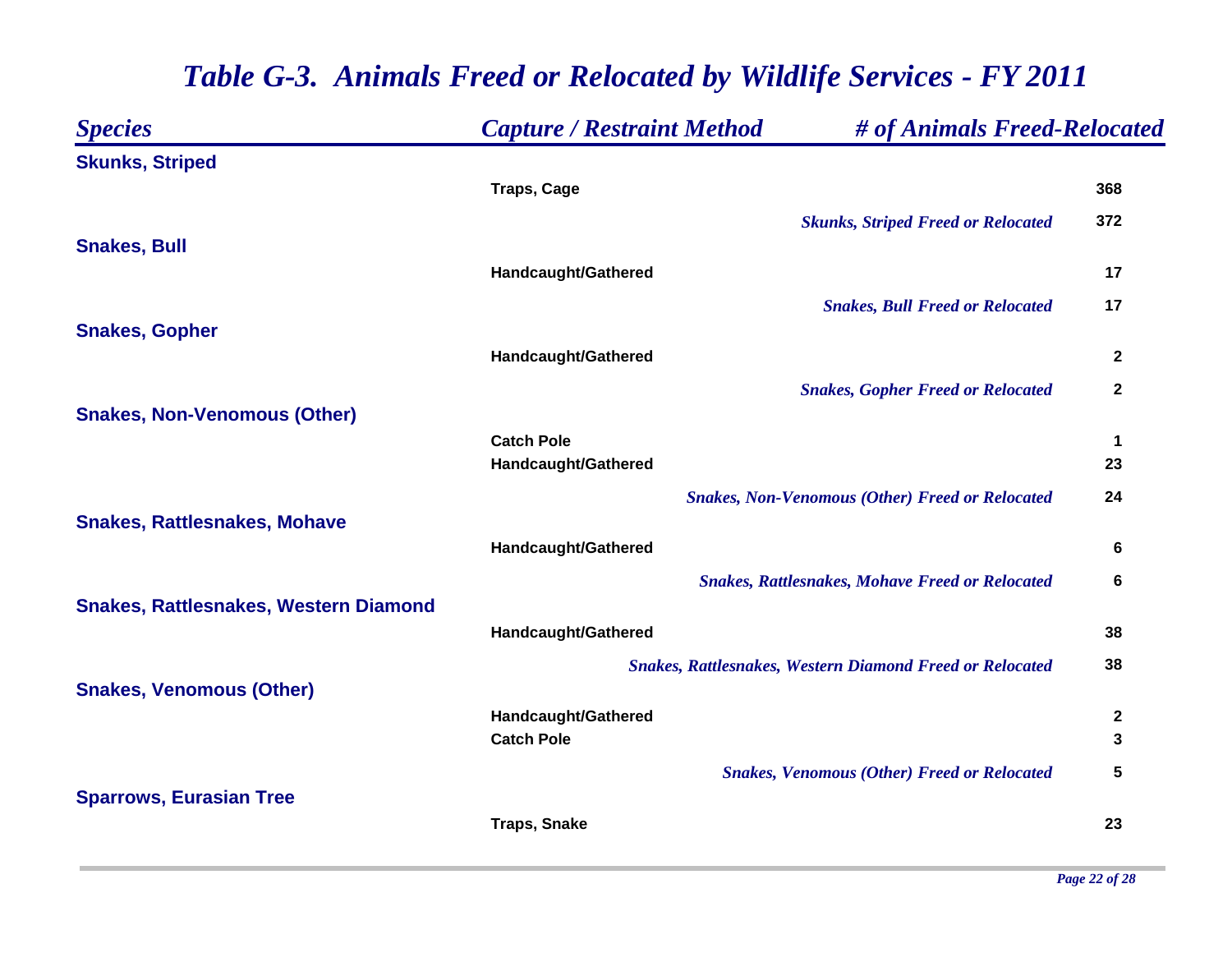| <b>Species</b>                 | <b>Capture / Restraint Method</b> | # of Animals Freed-Relocated                      |              |
|--------------------------------|-----------------------------------|---------------------------------------------------|--------------|
| <b>Sparrows, Eurasian Tree</b> |                                   |                                                   |              |
|                                |                                   | <b>Sparrows, Eurasian Tree Freed or Relocated</b> | 23           |
| <b>Sparrows, House/English</b> |                                   |                                                   |              |
|                                | Nets, Other                       |                                                   | $\mathbf 1$  |
|                                | <b>Traps, Cage</b>                |                                                   | $\mathbf 2$  |
|                                | Nets, Mist                        |                                                   | 128          |
|                                |                                   | <b>Sparrows, House/English Freed or Relocated</b> | 131          |
| <b>Sparrows, Savannah</b>      |                                   |                                                   |              |
|                                | <b>Traps, Decoy</b>               |                                                   | 21           |
|                                |                                   | <b>Sparrows, Savannah Freed or Relocated</b>      | 21           |
| <b>Sparrows, Song</b>          |                                   |                                                   |              |
|                                | Traps, Other                      |                                                   | 5            |
|                                |                                   | <b>Sparrows, Song Freed or Relocated</b>          | 5            |
| <b>Squirrels, Abert's</b>      |                                   |                                                   |              |
|                                | <b>Traps, Cage</b>                |                                                   | 6            |
|                                |                                   | <b>Squirrels, Abert's Freed or Relocated</b>      | 6            |
| <b>Squirrels, Douglas</b>      |                                   |                                                   |              |
|                                | <b>Traps, Cage</b>                |                                                   | 1            |
|                                |                                   | <b>Squirrels, Douglas' Freed or Relocated</b>     | $\mathbf{1}$ |
| <b>Squirrels, Eastern Gray</b> |                                   |                                                   |              |
|                                | <b>Traps, Cage</b>                |                                                   | 51           |
|                                |                                   | <b>Squirrels, Eastern Gray Freed or Relocated</b> | 51           |
| <b>Squirrels, Fox</b>          |                                   |                                                   |              |
|                                | Handcaught/Gathered               |                                                   | $\mathbf 1$  |
|                                | <b>Traps, Cage</b>                |                                                   | 39           |
|                                |                                   |                                                   |              |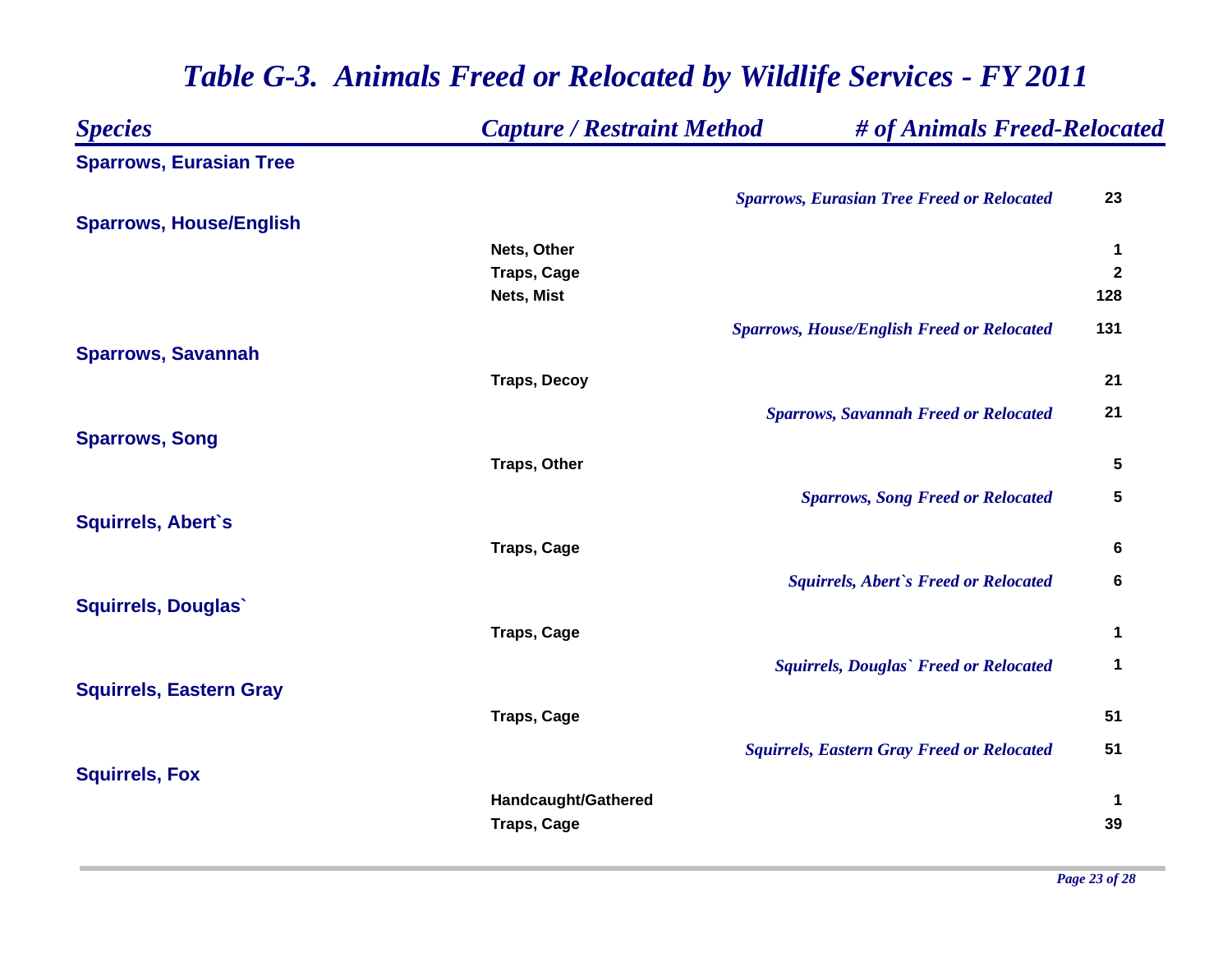| <b>Species</b>                       | <b>Capture / Restraint Method</b> | # of Animals Freed-Relocated                            |                |
|--------------------------------------|-----------------------------------|---------------------------------------------------------|----------------|
| <b>Squirrels, Fox</b>                |                                   |                                                         |                |
|                                      |                                   | <b>Squirrels, Fox Freed or Relocated</b>                | 40             |
| <b>Squirrels, Ground, California</b> |                                   |                                                         |                |
|                                      | Handcaught/Gathered               |                                                         | 1              |
|                                      | <b>Traps, Foothold (Padded)</b>   |                                                         | $\mathbf 1$    |
|                                      | <b>Traps, Cage</b>                |                                                         | 59             |
|                                      |                                   | <b>Squirrels, Ground, California Freed or Relocated</b> | 61             |
| <b>Squirrels, Ground, Other</b>      |                                   |                                                         |                |
|                                      | <b>Traps, Cage</b>                |                                                         | 3              |
|                                      |                                   | <b>Squirrels, Ground, Other Freed or Relocated</b>      | 3              |
| <b>Squirrels, Red</b>                |                                   |                                                         |                |
|                                      | <b>Traps, Decoy</b>               |                                                         | 1              |
|                                      | <b>Traps, Cage</b>                |                                                         | 6              |
|                                      |                                   | <b>Squirrels, Red Freed or Relocated</b>                | $\overline{7}$ |
| <b>Squirrels, Rock</b>               |                                   |                                                         |                |
|                                      | <b>Traps, Cage</b>                |                                                         | 33             |
|                                      |                                   | <b>Squirrels, Rock Freed or Relocated</b>               | 33             |
| <b>Squirrels, Western Gray</b>       |                                   |                                                         |                |
|                                      | Handcaught/Gathered               |                                                         | $\mathbf{2}$   |
|                                      | <b>Traps, Cage</b>                |                                                         | 11             |
|                                      |                                   | <b>Squirrels, Western Gray Freed or Relocated</b>       | 13             |
| <b>Starlings, European</b>           |                                   |                                                         |                |
|                                      | Traps, Other                      |                                                         | 3              |
|                                      | <b>Traps, Decoy</b>               |                                                         | 4              |
|                                      | <b>Traps, Cage</b>                |                                                         | 275            |
|                                      |                                   | <b>Starlings, European Freed or Relocated</b>           | 282            |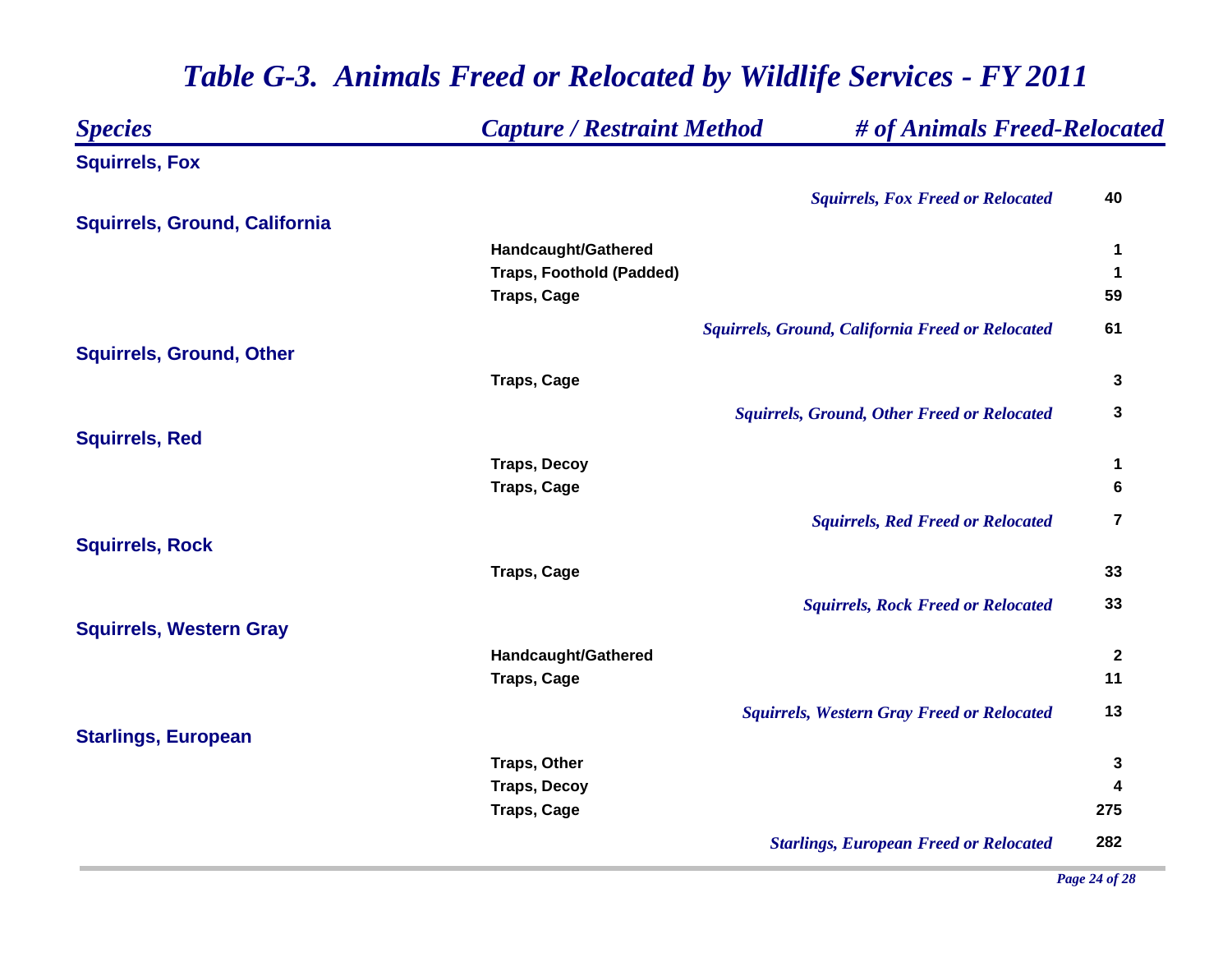#### *Species Capture / Restraint Method # of Animals Freed-Relocated* **Swallows, Tree Traps, Raptor (Other) 1 Traps, Decoy 6***Swallows, Tree Freed or Relocated* **7Swifts (All) Handcaught/Gathered 1** *Swifts (All) Freed or Relocated* **1 Swine, Feral Snares, Foot/Leg 1 Traps, Drive/Corral 6 Traps, Cage 44** *Swine, Feral Freed or Relocated* **51 Terns, Least Handcaught/Gathered 1** *Terns, Least Freed or Relocated* **1 Towhees, Rufous-Sided Traps, Decoy 1** *Towhees, Rufous-Side dFreed or Relocated* **1 Turkeys, Wild Traps, Foothold 1 Handcaught/Gathered 2 Traps, Cage 11 Nets, Cannon/Rocket 37** *Turkeys, Wild Freed or Relocated* **51 Turnstones, Ruddy Handcaught/Gathered 1**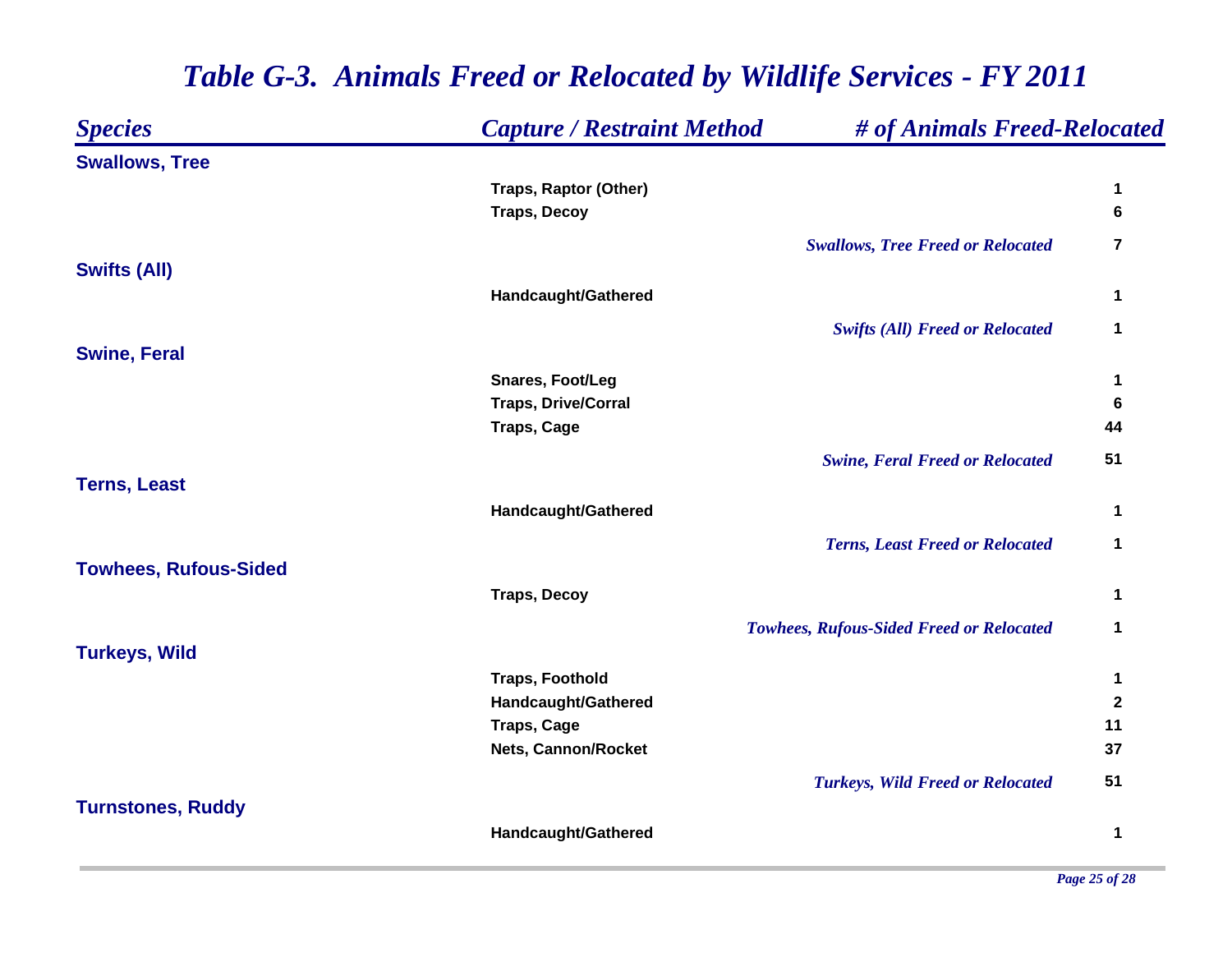| <b>Species</b>                  | <b>Capture / Restraint Method</b> | # of Animals Freed-Relocated                       |                 |
|---------------------------------|-----------------------------------|----------------------------------------------------|-----------------|
| <b>Turnstones, Ruddy</b>        |                                   |                                                    |                 |
|                                 |                                   | <b>Turnstones, Ruddy Freed or Relocated</b>        | 1               |
| <b>Turtles Other</b>            |                                   |                                                    |                 |
|                                 | <b>Traps, Cage</b>                |                                                    | 23              |
|                                 | Handcaught/Gathered               |                                                    | 45              |
|                                 | <b>Traps, Body Grip</b>           |                                                    | 50              |
|                                 |                                   | <b>Turtles Other Freed or Relocated</b>            | 118             |
| <b>Turtles, Common Map</b>      |                                   |                                                    |                 |
|                                 | <b>Traps, Body Grip</b>           |                                                    | 5               |
|                                 |                                   | <b>Turtles, Common Map Freed or Relocated</b>      | $5\phantom{.0}$ |
| <b>Turtles, Common Musk</b>     |                                   |                                                    |                 |
|                                 | <b>Traps, Body Grip</b>           |                                                    | $\mathbf 3$     |
|                                 |                                   | <b>Turtles, Common Musk Freed or Relocated</b>     | $\mathbf 3$     |
| <b>Turtles, Common Snapping</b> |                                   |                                                    |                 |
|                                 | Handcaught/Gathered               |                                                    | 6               |
|                                 | <b>Traps, Foothold</b>            |                                                    | 6               |
|                                 | <b>Traps, Cage</b>                |                                                    | 13              |
|                                 | <b>Snares, Neck</b>               |                                                    | 14              |
|                                 | <b>Traps, Body Grip</b>           |                                                    | 510             |
|                                 |                                   | <b>Turtles, Common Snapping Freed or Relocated</b> | 549             |
| <b>Turtles, Painted</b>         |                                   |                                                    |                 |
|                                 | Handcaught/Gathered               |                                                    | 3               |
|                                 | <b>Traps, Cage</b>                |                                                    | 6               |
|                                 | <b>Traps, Body Grip</b>           |                                                    | 25              |
|                                 |                                   | <b>Turtles, Painted Freed or Relocated</b>         | 34              |
| <b>Voles (All)</b>              |                                   |                                                    |                 |

*Page 26 of 28*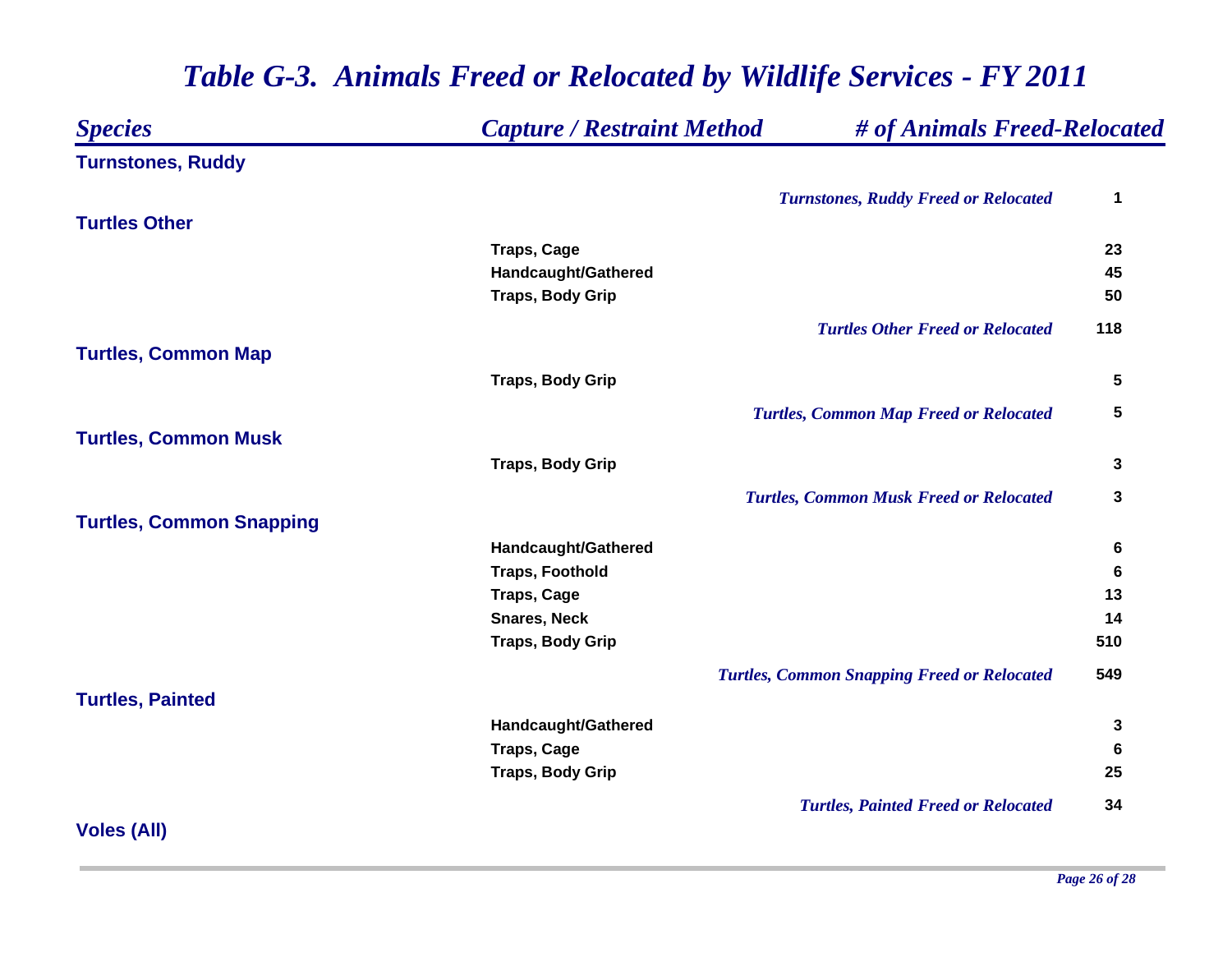| <b>Species</b>              | <b>Capture / Restraint Method</b>    | # of Animals Freed-Relocated                   |                      |
|-----------------------------|--------------------------------------|------------------------------------------------|----------------------|
| <b>Voles (All)</b>          |                                      |                                                |                      |
|                             | Traps, Other                         |                                                | $\blacktriangleleft$ |
|                             | <b>Traps, Cage</b>                   |                                                | 57                   |
|                             |                                      | <b>Voles (All) Freed or Relocated</b>          | 58                   |
| <b>Vultures, Black</b>      |                                      |                                                |                      |
|                             | <b>Traps, Foothold</b>               |                                                | 1                    |
|                             |                                      | <b>Vultures, Black Freed or Relocated</b>      | 1                    |
| <b>Vultures, Turkey</b>     |                                      |                                                |                      |
|                             | Handcaught/Gathered                  |                                                | 1                    |
|                             | <b>Traps, Foothold</b>               |                                                | 1                    |
|                             | <b>Traps, Cage</b>                   |                                                | 7                    |
|                             |                                      | <b>Vultures, Turkey Freed or Relocated</b>     | 9                    |
| <b>Weasels (Other)</b>      |                                      |                                                |                      |
|                             | Traps, Other                         |                                                | 1                    |
|                             |                                      | <b>Weasels (Other) Freed or Relocated</b>      | 1                    |
| <b>Wolves, Gray/Timber</b>  |                                      |                                                |                      |
|                             | <b>Drug Delivery Devices (Other)</b> |                                                | 1                    |
|                             | <b>Snares, Neck</b>                  |                                                | 1                    |
|                             | Helicopter                           |                                                | $\mathbf 2$          |
|                             | <b>Telazol</b>                       |                                                | 3                    |
|                             | <b>Traps, Foothold</b>               |                                                | 42                   |
|                             |                                      | <b>Wolves, Gray/Timber Freed or Relocated</b>  | 49                   |
| <b>Wolves, Mexican Gray</b> |                                      |                                                |                      |
|                             | <b>Traps, Foothold (Padded)</b>      |                                                | 3                    |
|                             |                                      | <b>Wolves, Mexican Gray Freed or Relocated</b> | 3                    |
| <b>Woodpeckers, Downy</b>   |                                      |                                                |                      |